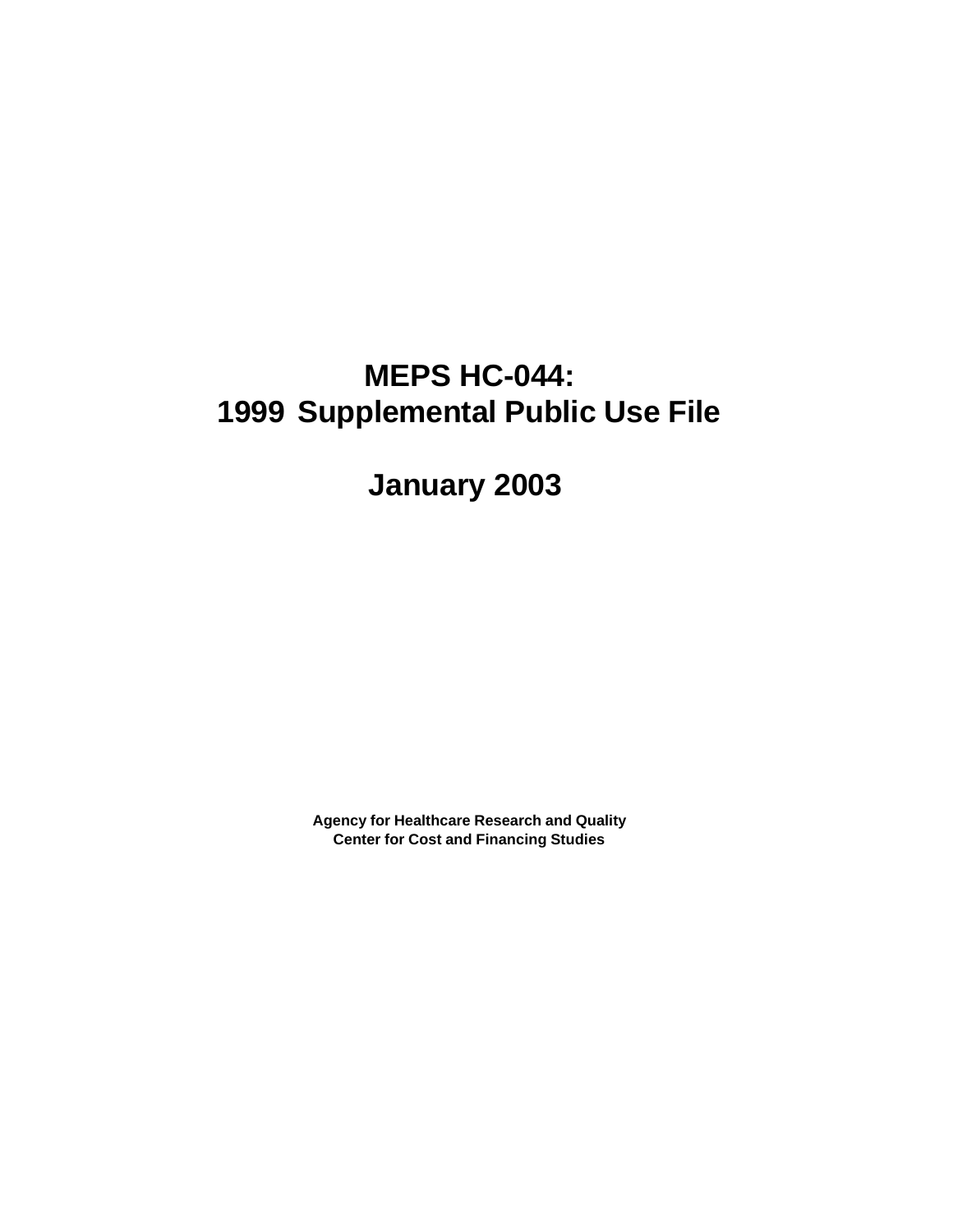| 2.5.1 |                                                                       |  |
|-------|-----------------------------------------------------------------------|--|
|       |                                                                       |  |
|       | Managed Care Variables (MCDHMO31, MCDHMO42,<br>2.5.2.1                |  |
|       | MCDHMO99, MCDMC31, MCDMC42, MCDMC99, PRVHMO31,                        |  |
|       | PRVHMO42, PRVHMO99, PRVMC31, PRVMC42, PRVMC99)C-3                     |  |
|       | 2.5.2.2 Unedited Health Insurance Variables (PREVCOVR-LIMITOT)C-7     |  |
|       | Health Insurance Coverage Variables (CHAMP31X-STPRAT99)C-8<br>2.5.2.3 |  |
|       |                                                                       |  |

# **TABLE OF CONTENTS**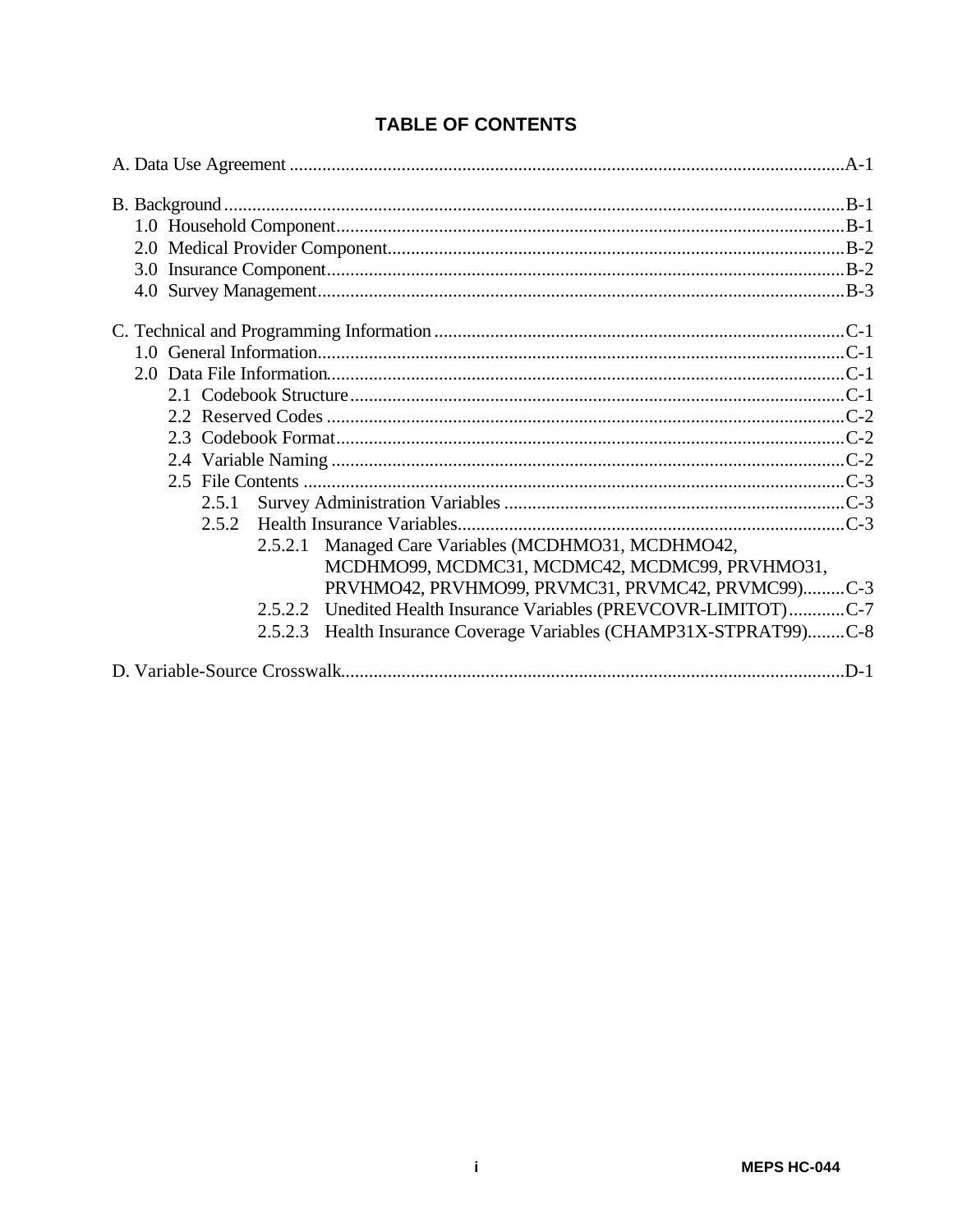# **A. Data Use Agreement**

Individual identifiers have been removed from the micro-data contained in the files that are part of this Public Use Release. Nevertheless, under sections 308 (d) and 903 (c) of the Public Health Service Act (42 U.S.C. 242m and 42 U.S.C. 299 a-1), data collected by the Agency for Healthcare Research and Quality (AHRQ) and /or the National Center for Health Statistics (NCHS) may not be used for any purpose other than for the purpose for which they were supplied; any effort to determine the identity of any reported cases, is prohibited by law.

Therefore in accordance with the above referenced Federal Statute, it is understood that:

No one is to use the data in this data set in any way except for statistical reporting and analysis; and

If the identity of any person or establishment should be discovered inadvertently, then (a) no use will be made of this knowledge, (b) The Director Office of Management AHRQ will be advised of this incident, (c) the information that would identify any individual or establishment will be safeguarded or destroyed, as requested by AHRQ, and (d) no one else will be informed of the discovered identity.

No one will attempt to link this data set with individually identifiable records from any data sets other than the Medical Expenditure Panel Survey or the National Health Interview Survey.

By using this data you signify your agreement to comply with the above stated statutorily based requirements with the knowledge that deliberately making a false statement in any matter within the jurisdiction of any department or agency of the Federal Government violates 18 U.S.C. 1001 and is punishable by a fine of up to \$10,000 or up to 5 years in prison.

The Agency for Healthcare Research and Quality requests that users cite AHRQ and the Medical Expenditure Panel Survey as the data source in any publications or research based upon these data.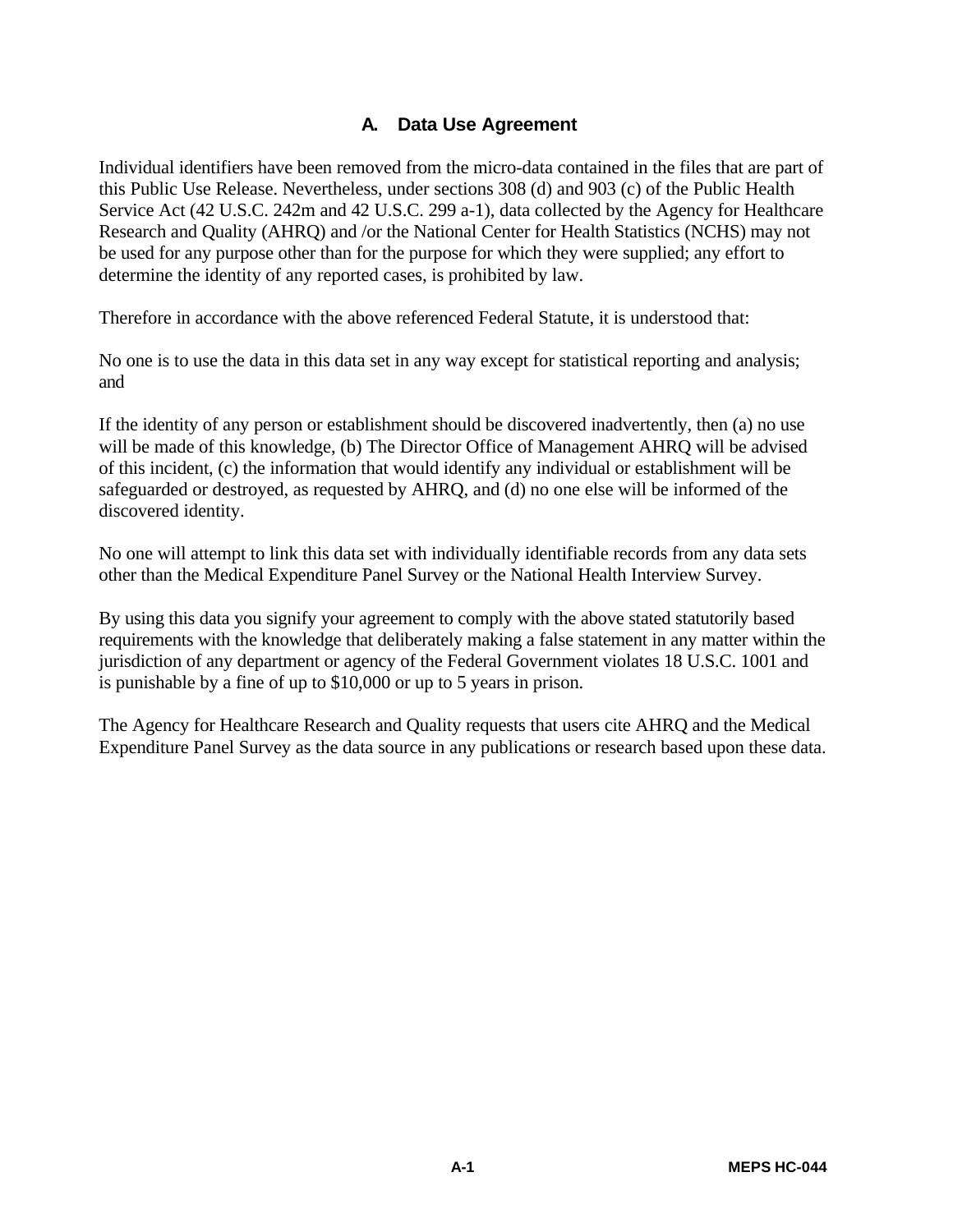# **B. Background**

This documentation describes one in a series of public use files from the Medical Expenditure Panel Survey (MEPS). The survey provides a new and extensive data set on the use of health services and health care in the United States.

MEPS is conducted to provide nationally representative estimates of health care use, expenditures, sources of payment, and insurance coverage for the U.S. civilian non-institutionalized population. MEPS is cosponsored by the Agency for Healthcare Research and Quality (AHRQ) (formerly the Agency for Health Care Policy and Research (AHCPR)) and the National Center for Health Statistics (NCHS).

MEPS comprises three component surveys: the Household Component (HC), the Medical Provider Component (MPC), and the Insurance Component (IC). The HC is the core survey, and it forms the basis for the MPC sample and part of the IC sample. Together these surveys yield comprehensive data that provide national estimates of the level and distribution of health care use and expenditures, support health services research, and can be used to assess health care policy implications.

MEPS is the third in a series of national probability surveys conducted by AHRQ on the financing and use of medical care in the United States. The National Medical Care Expenditure Survey (NMCES, also known as NMES-1) was conducted in 1987, the National Medical Expenditure Survey (NMES-2) in 1997. Beginning in 1996, MEPS continues this series with design enhancements and efficiencies that provide a more current data resource to capture the changing dynamics of the health care delivery and insurance system.

The design efficiencies incorporated into MEPS are in accordance with the Department of Health and Human Services (DHHS) Survey Integration Plan of June 1995, which focused on consolidating DHHS surveys, achieving cost efficiencies, reducing respondent burden, and enhancing analytical capacities. To accommodate these goals, new MEPS design features include linkage with the National Health Interview Survey (NHIS), from which the sampled households for the MEPS HC are drawn, and continuous longitudinal data collection for core survey components. The MEPS HC augments NHIS by selecting a sample of NHIS respondents, collecting additional data on their health care expenditures, and linking these data with additional information collected from the respondents' medical providers, employers, and insurance providers.

#### **1.0 Household Component**

The MEPS HC, a nationally representative survey of the U.S. civilian non-institutionalized population, collects medical expenditure data at both the person and household levels. The HC collects detailed data on demographic characteristics, health conditions, health status, use of medical care services, charges and payments, access to care, satisfaction with care, health insurance coverage, income, and employment.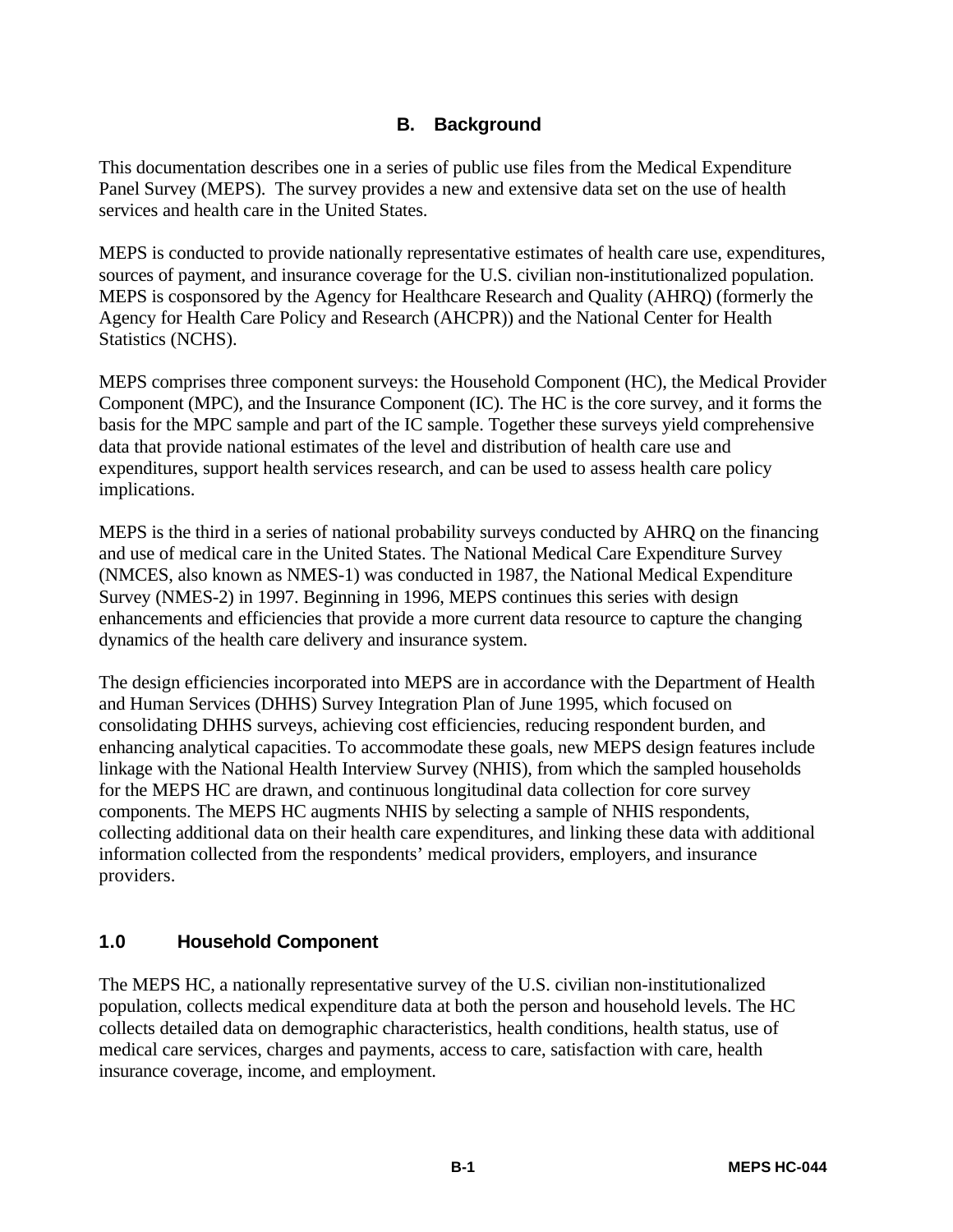The HC uses an overlapping panel design in which data are collected through a preliminary contact followed by a series of five rounds of interviews over a  $2\frac{1}{2}$  year period. Using computerassisted personal interviewing (CAPI) technology, data on medical expenditures and use for two calendar years are collected from each household. This series of data collection rounds is launched each year on a new sample of households to provide overlapping panels of survey data and, when combined with other ongoing panels, will provide continuous and current estimates of health care expenditures.

The sample of households selected for the MEPS HC is drawn from among respondents to the NHIS, conducted by NCHS. The NHIS provides a nationally representative sample of the U.S. civilian non-institutionalized population, with oversampling of Hispanics and blacks.

# **2.0 Medical Provider Component**

The MEPS MPC supplements and/or replaces information on medical care events reported in the MEPS HC by contacting medical providers and pharmacies identified by household respondents. The MPC sample includes all home health agencies and pharmacies reported by HC respondents. Office-based physicians, hospitals, and hospital physicians are also included in the MPC but may be sub-sampled at various rates, depending on burden and resources, in certain years.

Data are collected on medical and financial characteristics of medical and pharmacy events reported by HC respondents. The MPC is conducted through telephone interviews and record abstraction.

# **3.0 Insurance Component**

The MEPS IC collects data on health insurance plans obtained through employers, unions, and other sources of private health insurance. Data obtained in the IC include the number and types of private insurance plans offered, benefits associated with these plans, premiums, contributions by employers and employees, eligibility requirements, and employer characteristics.

Establishments participating in the MEPS IC are selected through four sampling frames:

- A list of employers or other insurance providers identified by MEPS HC respondents who report having private health insurance at the Round 1 interview.
- A Bureau of the Census list frame of private sector business establishments.
- The Census of Governments from Bureau of the Census.
- An Internal Revenue Service list of the self-employed.

To provide an integrated picture of health insurance, data collected from the first sampling frame (employers and insurance providers) are linked back to data provided by the MEPS HC respondents. Data from the other three sampling frames are collected to provide annual national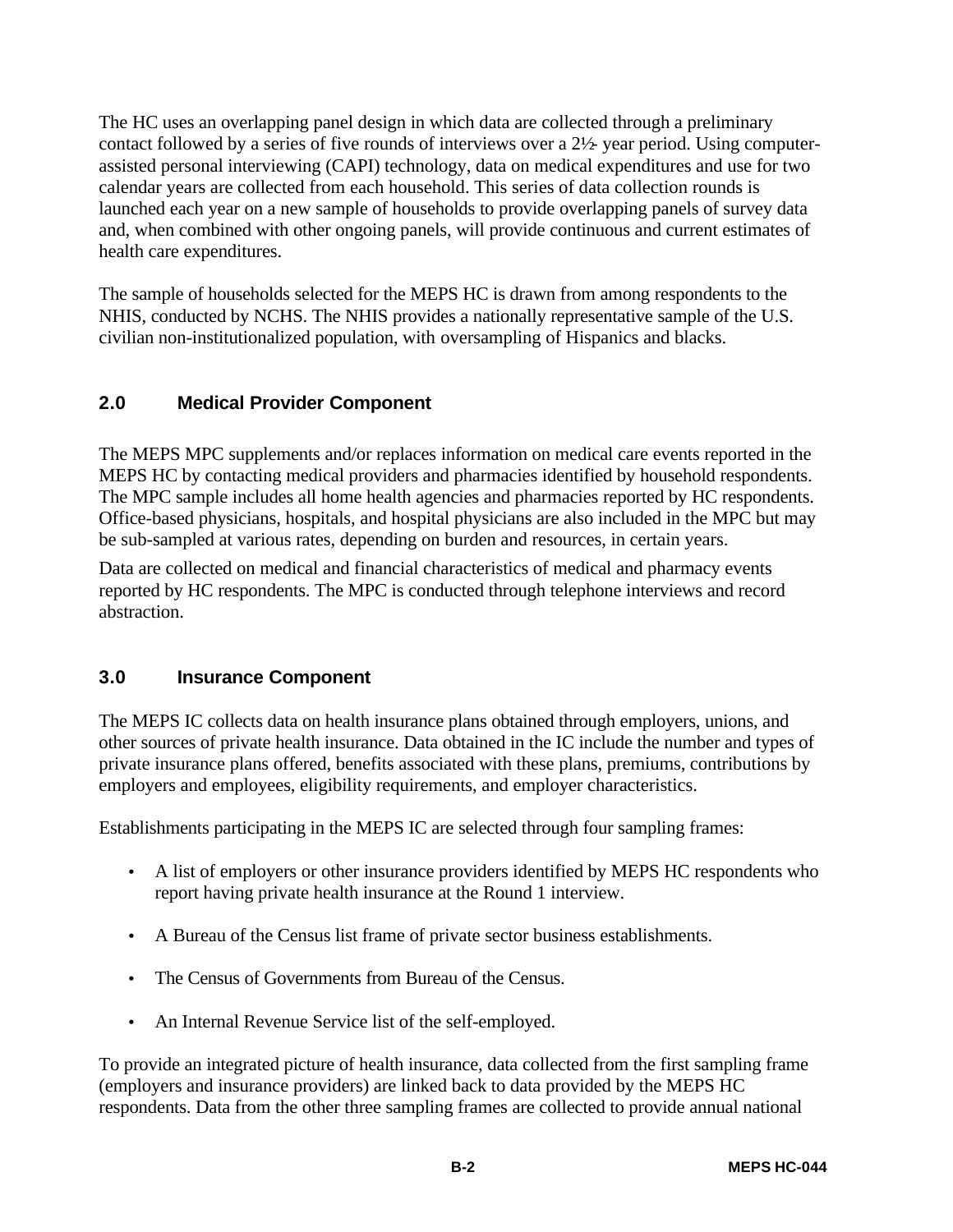and State estimates of the supply of private health insurance available to American workers and to evaluate policy issues pertaining to health insurance.

The MEPS IC is an annual panel survey. Data are collected from the selected organizations through a prescreening telephone interview, a mailed questionnaire, and a telephone followup for nonrespondents.

#### **4.0 Survey Management**

MEPS data are collected under the authority of the Public Health Service Act. They are edited and published in accordance with the confidentiality provisions of this act and the Privacy Act. NCHS provides consultation and technical assistance.

As soon as data collection and editing are completed, the MEPS survey data are released to the public in staged releases of summary reports and microdata files. Summary reports are released as printed documents and/or electronic files on the MEPS web site (www.meps.ahrq.gov). All microdata files are available for download from the MEPS web site in compressed formats (zip and self-extracting executable files.) Selected data files are available on CD-ROM from the MEPS Clearinghouse.

For printed documents and CD-ROMs that are available through the AHRQ Publications Clearinghouse, write or call:

AHRQ Publications Clearinghouse Attn: (publication number) P.O. Box 8547 Silver Spring, MD 20907 800/358-9295 410/381-3150 (callers outside the United States only) 888/586-6340 (toll-free TDD service; hearing impaired only)

Be sure to specify the AHRQ number of the document or CD-ROM you are requesting.

Additional information on MEPS is available from the MEPS web site (www.meps.ahrq.gov).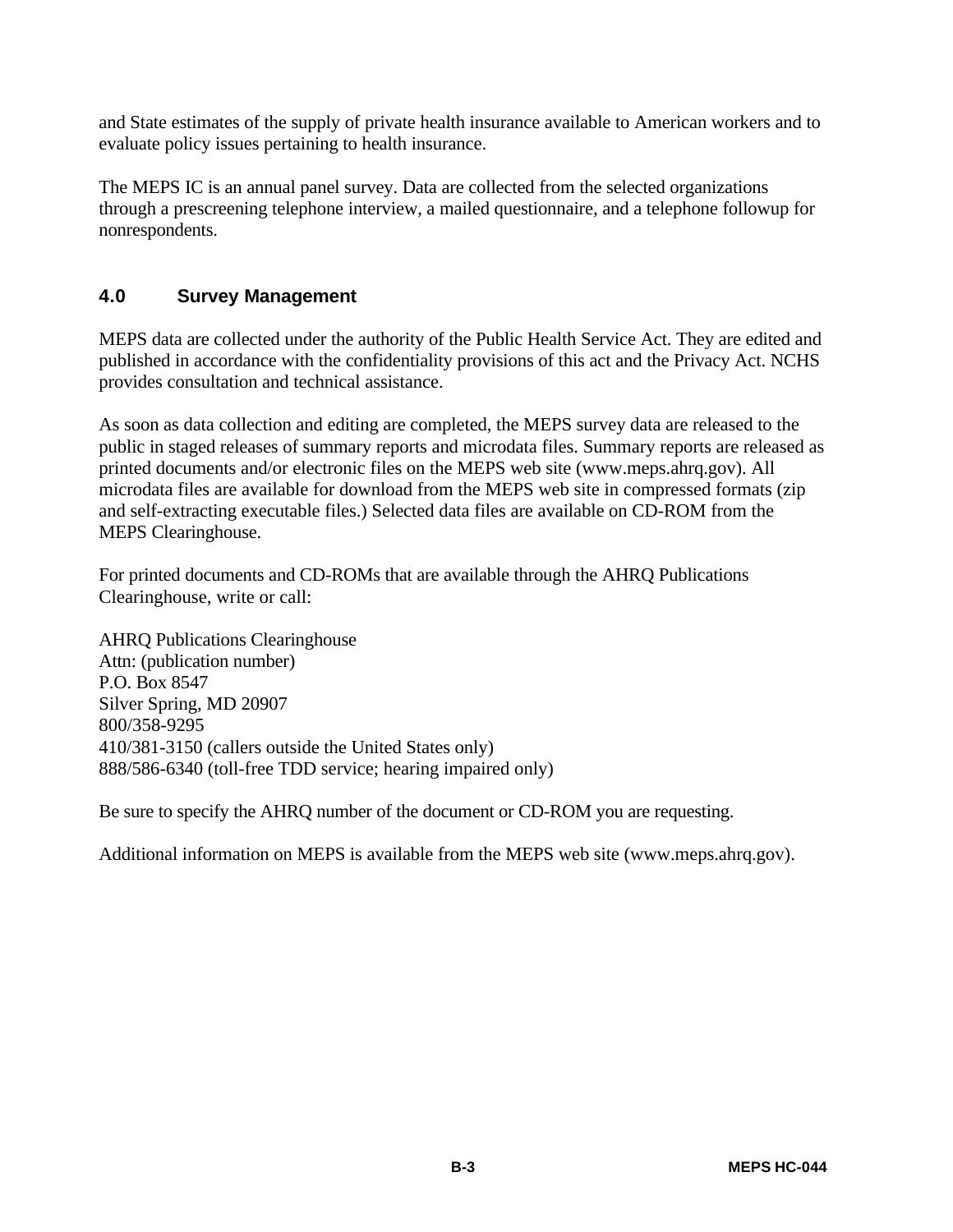# **C. Technical and Programming Information**

#### **1.0 General Information**

This documentation describes a series of MEPS variables that were obtained for calendar year 1999. This data release is intended to supplement the MEPS variables previously released for 1999. In order to use these variables, researchers will need to link them to the 1999 Consolidated Full-year Use and Expenditure File (HC-038) which contains all previously released 1999 person level data including demographic and socio-economic information. Please refer to the HC-038 documentation for further information.

The following documentation offers a brief overview of the types and levels of data provided the content and structure of the files, and programming information. It contains the following sections:

- Data File Information
- Variable-Source Crosswalk (Section D)

A codebook of all the variables included in these 1999 Supplemental Files is provided in a separate file (H44CB.PDF).

A database of all MEPS products released to date and a variable locator indicating the major MEPS HC data items on public use files (including weights) that have been released to date can be found at the following link on the MEPS website: www.meps.ahrq.gov/.

#### **2.0 Data File Information**

This 1999 supplemental variable public use data set consists of one person-level file. Unweighted frequencies are provided for each variable on the files. In conjunction with the weight variable (WTDPER99) provided on MEPS HC-038: 1999 Full Year Consolidated Data File, data for these persons can be used to make estimates for the civilian non-institutionalized U. S. population for 1999. The records on this data release can be linked to all other 1999 MEPS-HC public use data files by using the sample person identifier (DUPERSID).

#### **2.1 Codebook Structure**

The codebook and data file sequence lists variables in the following order:

- Unique person identifiers
- Survey administration variables
- Health insurance variables
- Disability variables
- Access to care variables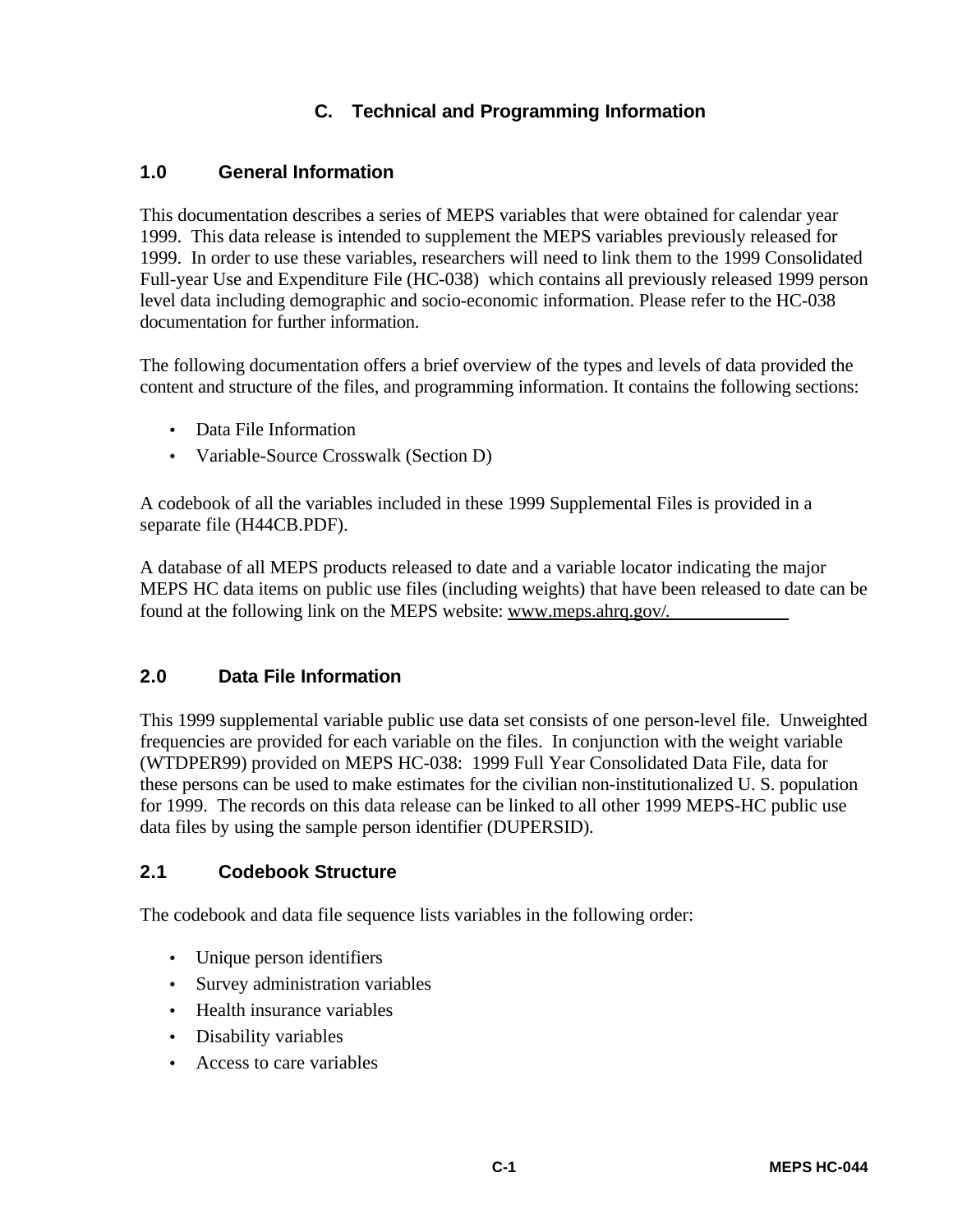#### **2.2 Reserved Codes**

The following reserved code values are used:

| VALUE |                     | <b>DEFINITION</b>                                               |  |
|-------|---------------------|-----------------------------------------------------------------|--|
| $-1$  | <b>INAPPLICABLE</b> | Question was not asked due to skip pattern                      |  |
|       | <b>REFUSED</b>      | Question was asked and respondent<br>refused to answer question |  |
| -8    | DK.                 | Question was asked and respondent did<br>not know answer        |  |
| -9    | NOT ASCERTAINED     | Interviewer did not record the data                             |  |

#### **2.3 Codebook Format**

This codebook describes an ASCII data set and provides the following programming identifiers for each variable:

| <b>IDENTIFIER</b> | <b>DESCRIPTION</b>                                                           |
|-------------------|------------------------------------------------------------------------------|
| Name              | Variable name (maximum of 8 characters)                                      |
| Description       | Variable descriptor (maximum 40 characters)                                  |
| Format            | Number of bytes                                                              |
| Type              | Type of data: numeric (indicated by NUM) or<br>character (indicated by CHAR) |
| <b>Start</b>      | Beginning column position of variable in record                              |
| End               | Ending column position of variable in record                                 |

#### **2.4 Variable Naming**

In general, variable names reflect the content of the variable, with an eight-character limitation. Edited variables end in an X, and are so noted in the variable label. The last two characters in round-specific variables denote the rounds of data collection, Round 3, 4, or 5 of Panel 3 and Round 1, 2, or 3 of Panel 4. Unless otherwise noted, variables that end in 99 represent status as of December 31, 1999.

Variables contained in this delivery were derived either from the questionnaire itself or from the CAPI. The source of each variable is identified in the section of the documentation entitled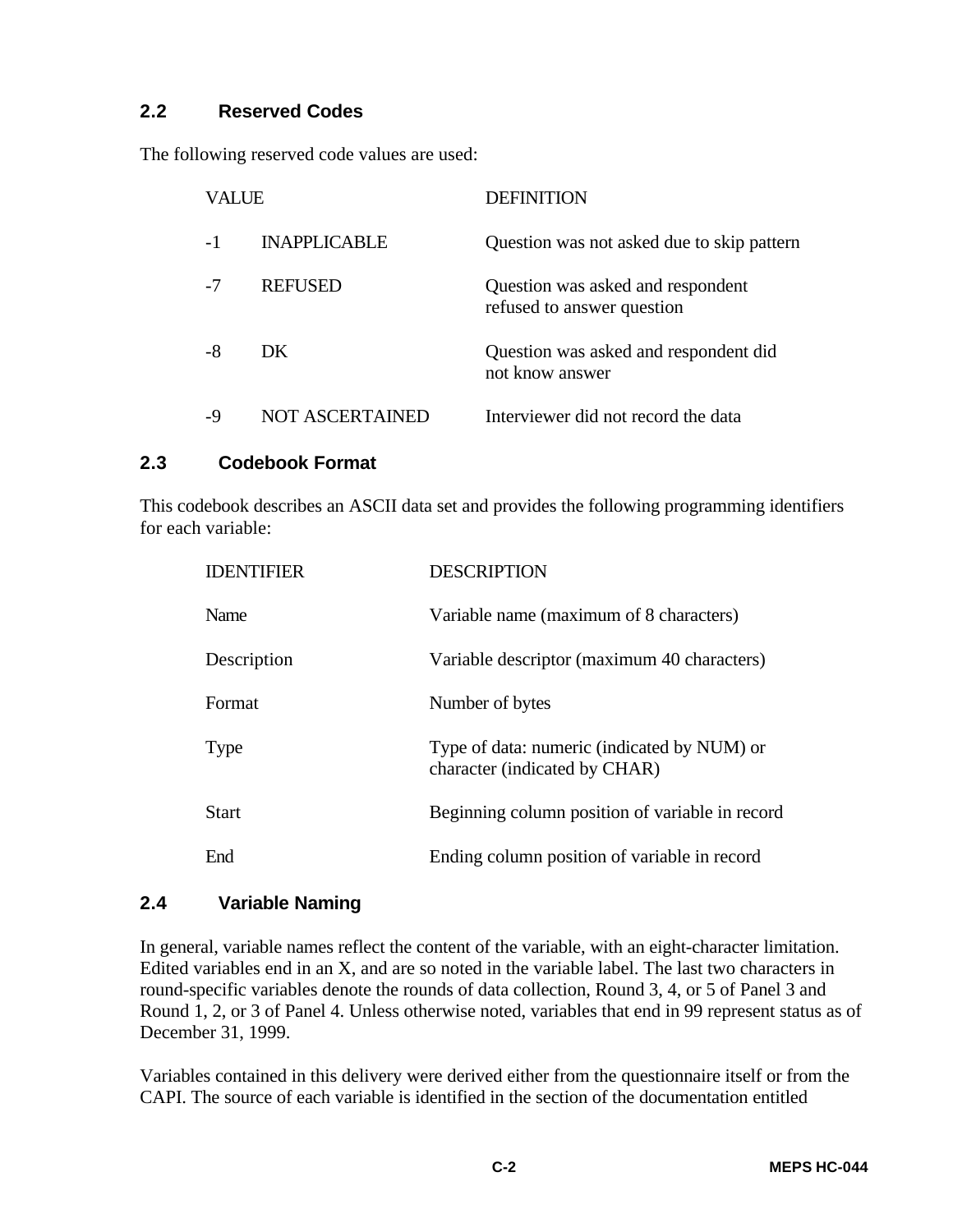"Section D. Variable-Source Crosswalk." Sources for each variable are indicated in one of four ways: (1) variables derived from CAPI or assigned in sampling are so indicated; (2) variables derived from complex algorithms associated with re-enumeration are labeled "RE Section"; (3) variables that are collected by one or more specific questions in the instrument have those question numbers listed in the Source column; (4) variables constructed from multiple questions using complex algorithms are labeled "Constructed."

# **2.5 File Contents**

# **2.5.1 Survey Administration Variables**

# **Dwelling Units**

The definitions of Dwelling Units (DUs) in the MEPS Household Survey are generally consistent with the definitions employed for the National Health Interview Survey. The dwelling unit ID (DUID) is a five-digit random ID number assigned after the case was sampled for MEPS. A person number (PID) uniquely identifies each person within the dwelling unit. The variable DUPERSID is the combination of the variables DUID and PID.

# **2.5.2 Health Insurance Variables**

# **2.5.2.1 Managed Care Variables (MCDHMO31, MCDHMO42, MCDHMO99, MCDMC31, MCDMC42, MCDMC99, PRVHMO31, PRVHMO42, PRVHMO99, PRVMC31, PRVMC42, PRVMC99)**

HMO and gatekeeper plan variables have been constructed from information on health insurance coverage at any time in a reference period and the characteristics of the plan. A separate set of managed care variables has been constructed for private insurance and Medicaid coverage. The purpose of these variables is to provide information on managed care participation during the portion of the three rounds (i.e., reference periods) that fall within the same calendar year.

Managed care variables for calendar year 1999 are based on responses to health insurance questions asked during the round 3, 4, and 5 interviews of Panel 3, and the round 1, 2, and 3 interviews of Panel 4. Each variable ends in "xy" where x and y denote the interview round for panels 3 and 4, respectively. The variables ending in "31" and "42" correspond to the first two interviews of each panel in the calendar year. Because round 3 interviews typically overlap the final months of one year and the beginning months of the next year, the "31" variables for Panel 3 have been restricted to the 1999 portion of the reference period. Similarly, the Panel 3/round 5 and Panel 4/round 3 interviews have been restricted to the 1999 portion of these reference periods, and the corresponding managed care variables have been given the suffix "99" (as opposed to "53") to emphasize the restricted time frame.

Construction of the managed care variables is straightforward, but four caveats are appropriate. First, MEPS estimates of the number of persons in HMOs are higher than figures reported by other sources, particularly those based on HMO industry data. The differences stem from the use of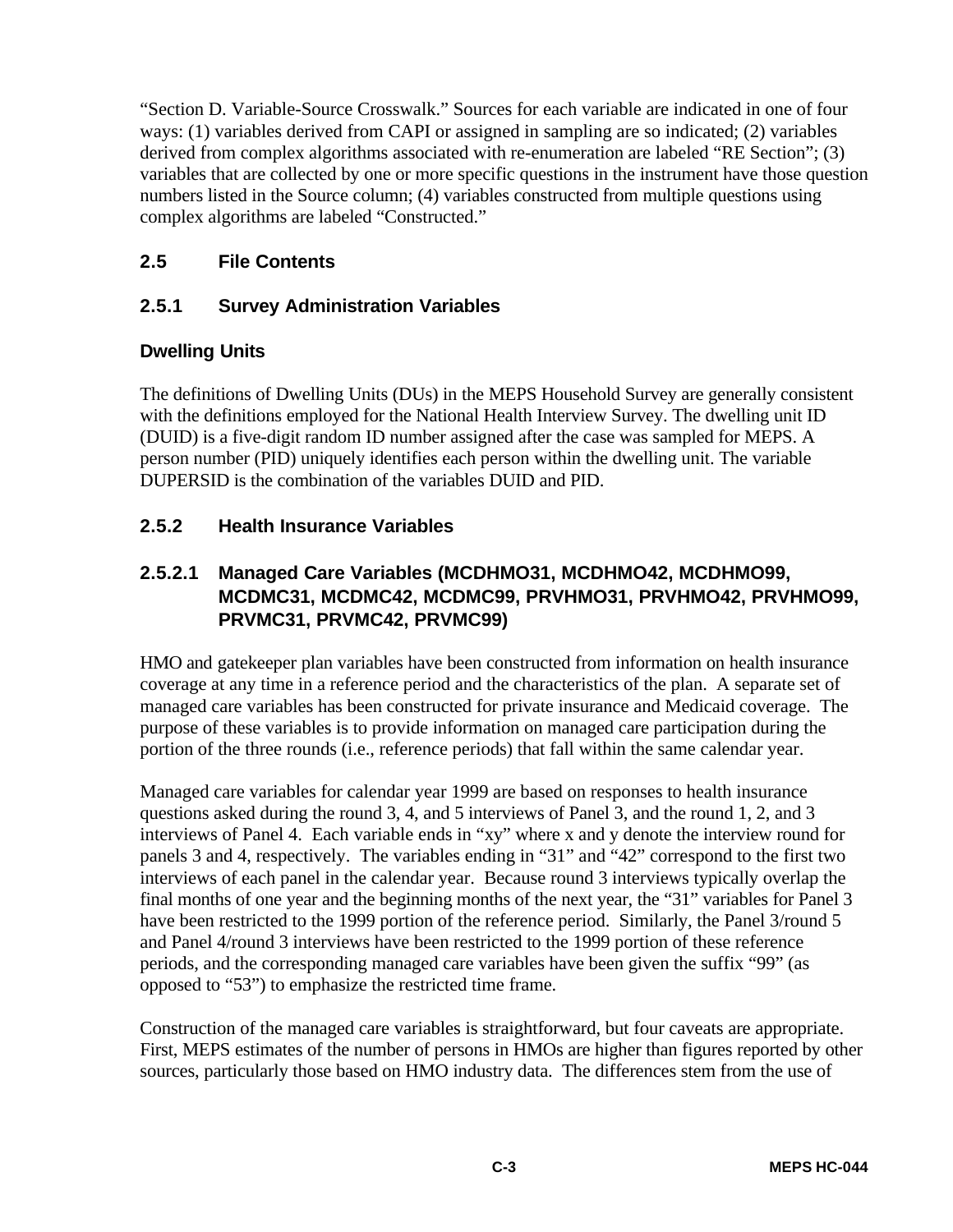household-reported information, which may include respondent error, to determine HMO coverage in MEPS.

Second, the managed care questions are asked about the last plan held by a respondent through his or her establishment even though the person could have had a different plan through the establishment at an earlier point in the reference period. As a result, in instances where a respondent changed his or her establishment-related insurance, the managed care variables describe the characteristics of the last plan held in the round.

Third, the "99" versions of the HMO and gatekeeper variables for Panel 4 are developed from round 3 variables that cover different time frames. The health insurance variable for round 3 is restricted to the same calendar year as the round 1 and 2 data. The round 3 variables describing plan type, on the other hand, overlap the next calendar year. As a consequence, the round 3 managed care variables may not describe the characteristics of the last plan held in the calendar year if the person changed plans after the first of the year.

Fourth, the 1999 Full Year Population Characteristics file contain panel 3/round 2 crossover persons who had 4 rounds of data collected for the year (rounds 2-5). The panel 3/round 2 information was ignored because crossover persons represent a relatively small proportion of the 1999 full year file sample, and the 1999 portion of their round 2 interview covered a relatively short period. Anyone interested in identifying this group can use the R2FLAG in the 1999 public use file.

#### **Medicaid Managed Care Plans**

Persons were assigned Medicaid or State Children's Health Insurance Program (SCHIP) coverage based on their responses to the health insurance questions or through logical editing of the survey data. The number of persons who were edited to have Medicaid or SCHIP coverage is small, but they are comprised of two distinct groups of individuals. The first group includes persons in Other Government programs that were identified as being in a Medicaid HMO or gatekeeper plan that did not require premium payment from the insured party. By definition, this group was asked about the managed care characteristics of their insurance coverage. The second group includes a small number of persons who did not report public insurance, but were classified as Medicaid recipients because they reported receiving AFDC, SSI, or WIC. The health insurance plan type questions were not asked of this group. As a consequence, the plan type could be determined for some, but not all, respondents who were assigned Medicaid or SCHIP coverage through logical editing of the data.

#### **Medicaid HMOs**

If Medicaid/SCHIP or Other Government programs were identified as the source of hospital/physician insurance coverage, the respondent was asked about the characteristics of the coverage. The variable MCDHMO has been set to "yes" if the plan was identified from a list of state names or programs for Medicaid HMOs in the area, or if an affirmative response was provided to the following question:

1 Under {{Medicaid/{STATE NAME FOR MEDICAID}/the program sponsored by a state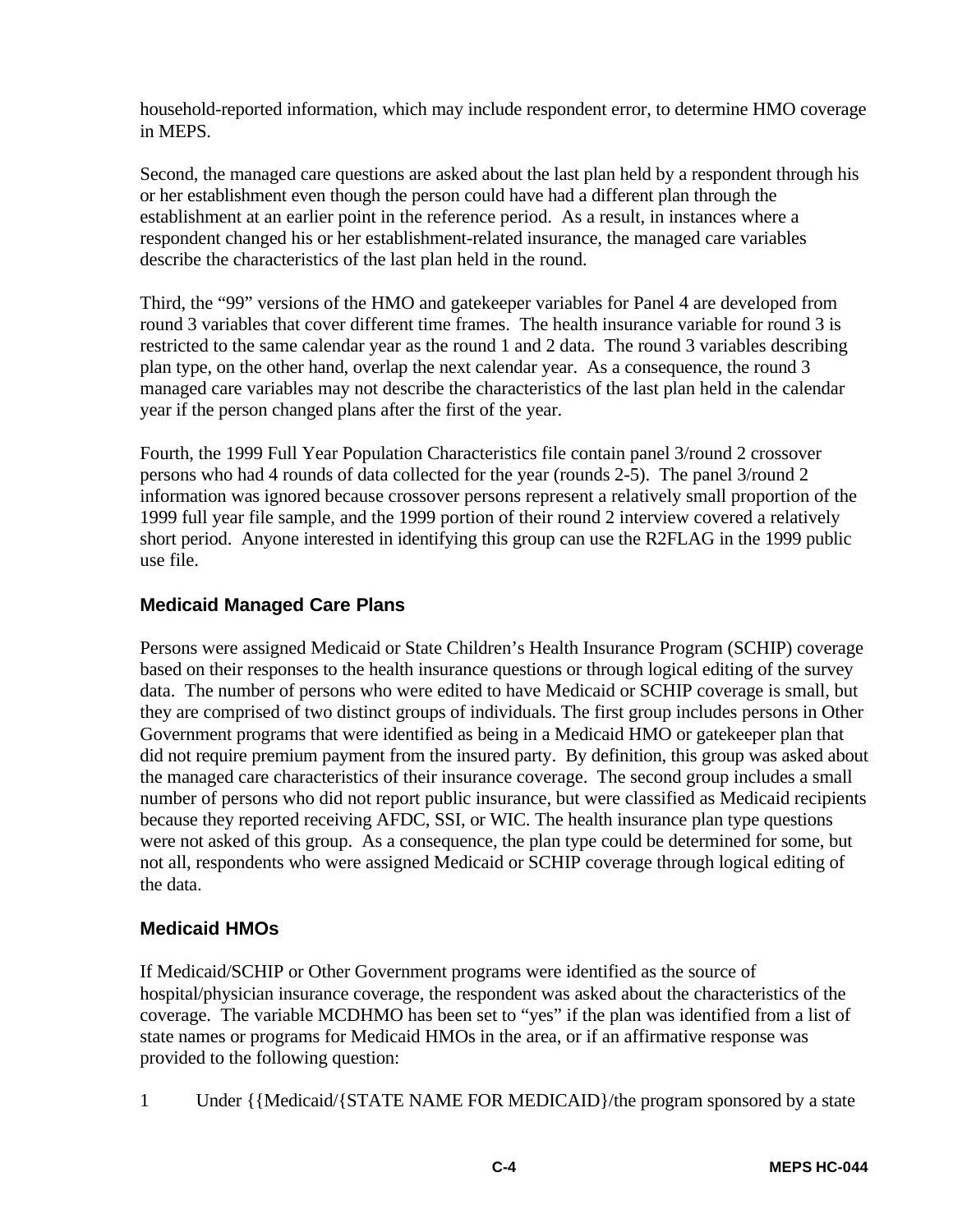or local government agency which provides hospital and physician benefits} (are/is) (READ NAME(S) FROM BELOW) signed up with an HMO, that is a Health Maintenance Organization?

[With an HMO, you must generally receive care from HMO physicians. If another doctor is seen, the expense is not covered unless you were referred by the HMO, or there was a medical emergency.]

In subsequent rounds, respondents who had been previously identified as covered by Medicaid were asked whether the name of their insurance plan had changed since the previous interview. An affirmative response triggered the previous set of questions about managed care (name on list of Medicaid HMOs or signed up with an HMO as well as the question described below).

In each round, the variable MCDHMO has five possible values:

- 1 The person was covered by a Medicaid/SCHIP HMO.
- 2 The person was covered by Medicaid/SCHIP but the plan was not an HMO.
- 3 The person was not covered by Medicaid/SCHIP.
- -9 The person was covered by Medicaid/SCHIP but the plan type was not ascertained.
- -1 The person was out-of-scope.

#### **Medicaid Gatekeeper Plans**

If the respondent did not belong to a Medicaid HMO, a third question was used to determine whether the person was in a gatekeeper plan. The variable MCDMCxy was set to "yes" if the person provided an affirmative response to the following question:

1. Does {{Medicaid /{STATE NAME FOR MEDICAID}} require (READ NAME(S) BELOW) to sign up with a certain primary care doctor, group of doctors, or with a certain clinic which they must go to for all of their routine care?

Probe: Do not include emergency care or care from a specialist to which they were referred to.

In each round, the variable MCDMC has five possible values:

- 1 The person was covered by a Medicaid/SCHIP gatekeeper plan.
- 2 The person was covered by Medicaid/SCHIP, but it was not a gatekeeper plan.
- 3 The person was not covered by Medicaid/SCHIP.
- -9 The person was covered by Medicaid/SCHIP but the plan type was not ascertained.
- -1 The person was out-of-scope.

# **Private Managed Care Plans**

Persons with private insurance were identified from their responses to questions in the health insurance section of the MEPS questionnaire. In some cases, persons were assigned private insurance as a result of comments collected during the interview, but data editing was minimal. As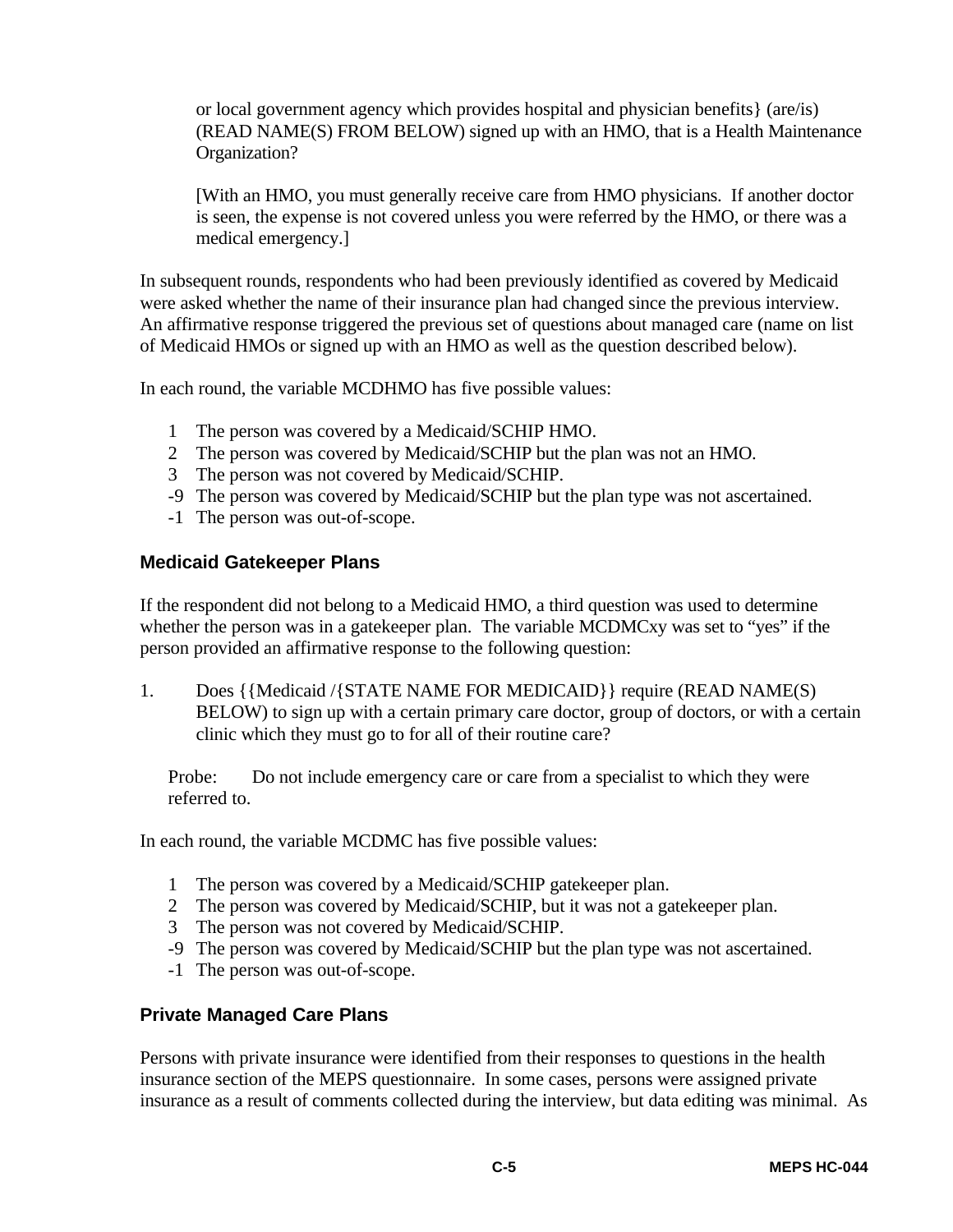a consequence, most persons with private insurance were asked about the characteristics of their plan, and their responses were used to identify HMO and gatekeeper plans.

# **Private HMOs**

Persons with private insurance were classified as being covered by an HMO if they met any of the three following conditions:

- 1. The person reported that his or her insurance was purchased directly through an HMO,
- 2. The person reporting private insurance coverage obtained from other sources (such as an employer) identified the type of insurance company providing the coverage as an HMO, or
- 3. The person answered "yes" to the following question:

Now I will ask you a few questions about how (POLICYHOLDER)'s insurance through (ESTABLISHMENT) works for non-emergency care.

We are interested in knowing if (POLICYHOLDER)'s (ESTABLISHMENT) plan is an HMO, that is, a health maintenance organization. With an HMO, you must generally receive care from HMO physicians. For other doctors, the expense is not covered unless you were referred by the HMO or there was a medical emergency. Is (POLICYHOLDER)'s (INSURER NAME) an HMO?

In subsequent rounds, policyholders were asked whether the name of their insurance plan had changed since the previous interview. An affirmative response triggered the detailed question about managed care (i.e., was the insurer an HMO as well as other managed care questions).

Some insured persons have more than one private plan. In these cases, if the policyholder identified any plan as an HMO, the variable PRVHMOxy was set to "yes." If a person had multiple plans and one or more were identified as not being an HMO and the other(s) had missing plan type information, the person level variable was set to missing. In each round, the variable PRVHMO has five possible values:

- 1 The person was covered by a private HMO.
- 2 The person was covered by private insurance, but not an HMO.
- 3 The person was not covered by private insurance.
- -9 The person was covered by private insurance, but the plan type was not ascertained.
- -1 The person was out-of-scope.

#### **Private Gatekeeper Plans**

If the respondent did not report belonging to a private HMO, a follow up question was used to determine whether the person was in a gatekeeper plan. The variable PRVMCxy was set to "yes" if the person provided an affirmative response to the following question:

1. (Do/Does) (POLICYHOLDER)'S insurance plan require (POLICYHOLDER) to sign up with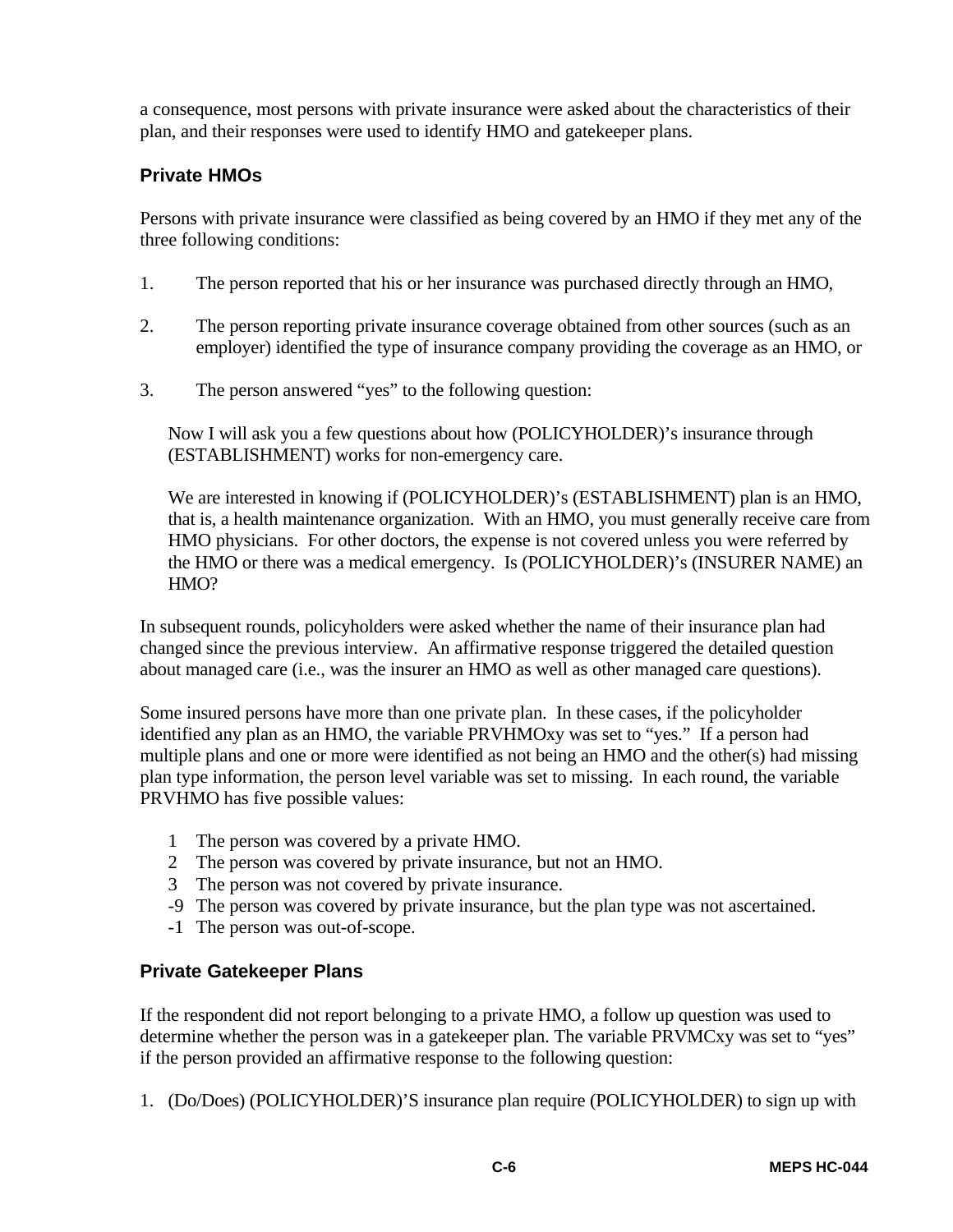a certain primary care doctor, group of doctors, or a certain clinic which (POLICYHOLDER) must go to for all of (POLICYHOLDER)'s routine care?

Probe: Do not include emergency care or care from a specialist you were referred to.

Some insured persons have more than one private plan. In these cases, if the policyholder identified any plan as a gatekeeper plan, the variable PRVMCxy was set to "yes." If a person had multiple plans and one or more were identified as not being a gatekeeper plan and the other(s) had missing plan type information, the person level variable was set to missing. In each round, the variable PRVMCxy has five possible values:

- 1 The person was covered by a private gatekeeper plan.
- 2 The person was covered by private insurance, but not a gatekeeper plan.
- 3 The person was not covered by private insurance.
- -9 The person was covered by private insurance, but the plan type was not ascertained.
- -1 The person was out-of-scope.

# **2.5.2.2 Unedited Health Insurance Variables (PREVCOVR-LIMITOT)**

#### **Duration of Uninsurance**

If a person was identified as being without insurance as of January  $1<sup>st</sup>$  in the MEPS Round 1 interview, a series of follow-up questions were asked to determine the duration of uninsurance prior to the start of the MEPS survey. If the person said he/she was covered by insurance in the 2 years prior to the MEPS Round 1 interview (PREVCOVR), the month, year (COVRMM, COVRYY), and type of coverage (Employer-sponsored (WASESTB), Medicare (WASMCARE), Medicaid (WASMCAID), CHAMPUS/CHAMPVA (WASCHAMP), VA/Military Care (WASVA), Other public (WASOTGOV, WASAFDC,WASSSI, WASSTAT1-3, WASOTHER) or Private coverage purchased through a group, association or insurance company (WASPRIV) was ascertained. For persons who were covered by health insurance on January  $1<sup>st</sup>$ , it was ascertained if they were ever without health insurance in the previous year (NOINSBEF). The number of weeks/months without health insurance was also ascertained (NOINSTM, NOINUNIT). For persons who reported only non-comprehensive coverage as of January  $1<sup>st</sup>$ , a question was asked to determine if they had been covered by more comprehensive coverage that paid for medical and doctors bills in the previous 2 years (MORCOVR). If they were, the most recent month and year of coverage was ascertained (INSENDMM, INSENDYY) as was the type of coverage (see the variable names above). Note that these variables are unedited and have been taken directly as they were recorded from the raw data. There may be inconsistencies with the health insurance variables released on public use files that indicate that an individual is uninsured in January.

# **Pre-Existing Condition Exclusions/ Denial of Insurance**

All individuals, regardless of their insurance status, were also asked in Round 1 if they had ever been denied insurance (DENYINSR) and if so, due to what conditions (DNYCANC, DNYHYPER, DNYDIAB, DNYCORON, DENYOTH). Individuals insured in January were asked whether there were any limitations or restrictions on their plans due to any physical or mental health condition (INSLIMIT) and if so, which conditions caused these limitations or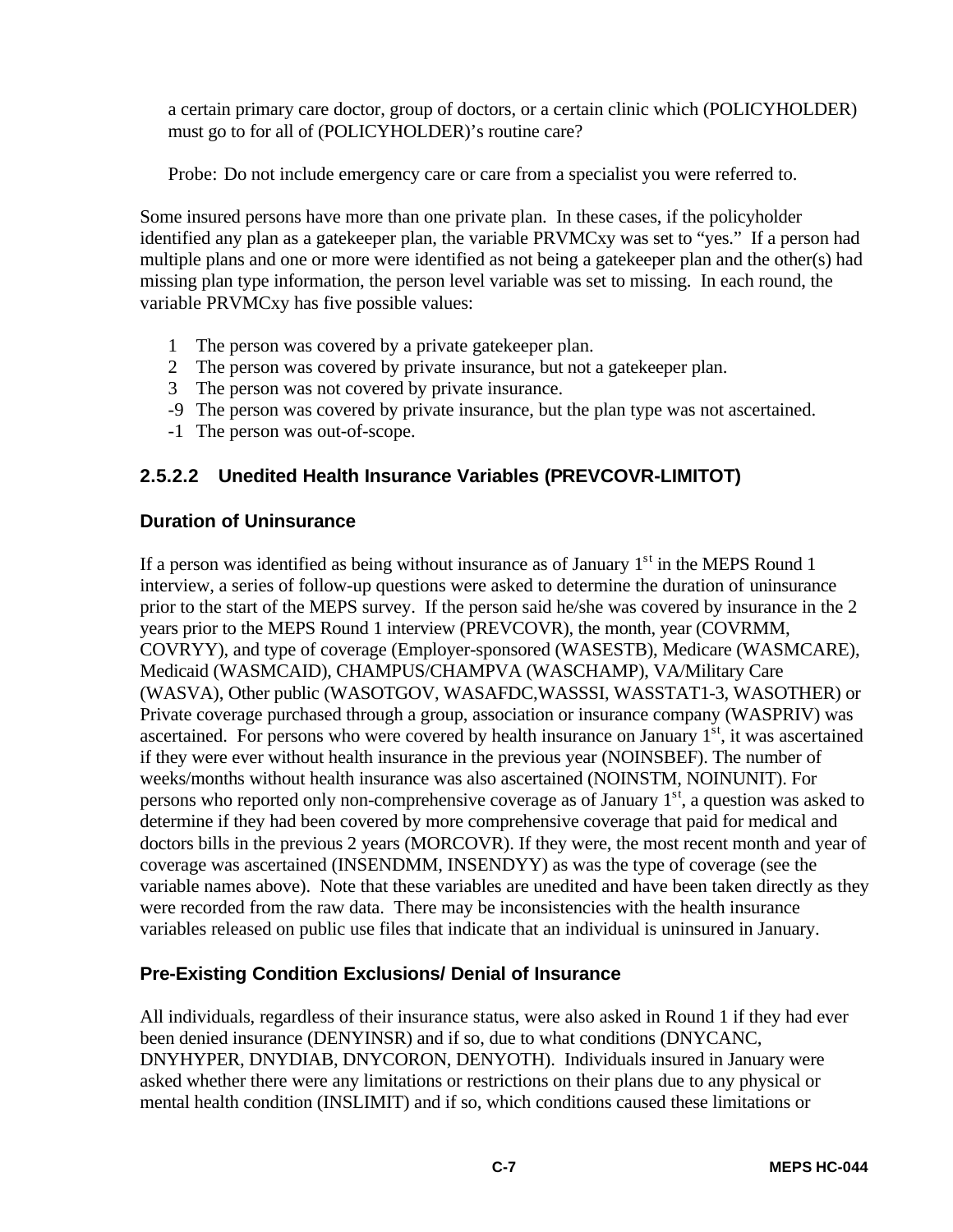restrictions (LMTASTHM, LMTBACK, LMTMIGRN, LMTCATAR, LIMITOT). Individuals under age 65 without any coverage in January were also asked if they had ever tried to purchase health insurance (INSLOOK). It should be noted that conditions collected in these questions were not recorded on the condition roster.

Note that the duration of uninsurance, limitation, denial and ever looked for insurance questions were only asked in Round 1. These variables are included on the file only for individuals in Panel 4 since Panel 4's Round 1 occurred in 1999 but Panel 3's Round 1 occurred in 1998. Round 1 data for Panel 3 members is contained on the 1998 Supplemental File (HC-043). The unedited health insurance variables are included on this supplemental file to facilitate longitudinal analysis. However, since they are not available for Panel 3, Round 3, they can not be used to generate national estimates for the estimation year.

# **2.5.2.3 Health Insurance Coverage Variables (CHAMP31X-STPRAT99)**

Constructed and edited variables are provided that indicate health insurance coverage at any time in the 1999 portion of Rounds 3/1, at any time in Rounds 4/2, at any time in Rounds 5/3, at any time in Rounds 5/3 through December 31<sup>st</sup>, 1999, on the MEPS interview dates and on December  $31<sup>st</sup>$ , 1999. Note that for respondents who left the RU before the MEPS interview date or before December  $31<sup>st</sup>$ , the variables measuring coverage at the interview date or on December  $31<sup>st</sup>$ represent coverage at the date the person left the RU. In addition, since Round 5 only covers the time period from the Round 4 interview date up to December  $31<sup>st</sup>$ , values for the December  $31<sup>st</sup>$ variables are equivalent to those for Round 5 variables for Panel 3 members.

Note that the 1999 Full Year Population Characteristics file contains panel 3/round 2 crossover persons who had 4 rounds of data collected for the year (rounds 2-5). The panel 3/round 2 information was ignored in calculating the any time in round and at the interview date variables described above because crossover persons represent a relatively small proportion of the 1999 full year file sample, and the 1999 portion of their round 2 interview covered a relatively short period. Anyone interested in identifying this group can use the R2FLAG in the 1999 public use file.

The health insurance variables are constructed for the sources of health insurance coverage collected during the MEPS interviews (Panel 3, Rounds 3 through 5 and Panel 4, Rounds 1 through 3). Note that the Medicare variables on this file as well as the private insurance variables that indicate the particular source of private coverage (rather than "any" private coverage) only measure coverage at the interview date and on December 31<sup>st</sup>. Users should also note that while the same general editing rules were followed for the month-by-month health insurance variables released on other MEPS public use files and those on this file, in a small number of cases the month-by-month variables experienced further edits performed after the variables on this file were completed. Since editing programs checking for consistencies between these sets of variables developed over time, there should be fewer discrepancies in data for calendar year 1998 and beyond than in data for the years 1996 and 1997.

In Rounds 2, 3, 4 and 5, insurance that was in effect at the previous round's interview date was reviewed with the respondent. Most of the insurance variables have been logically edited to address issues that arose during such reviews in Rounds 2, 3, 4, and 5. One edit to the private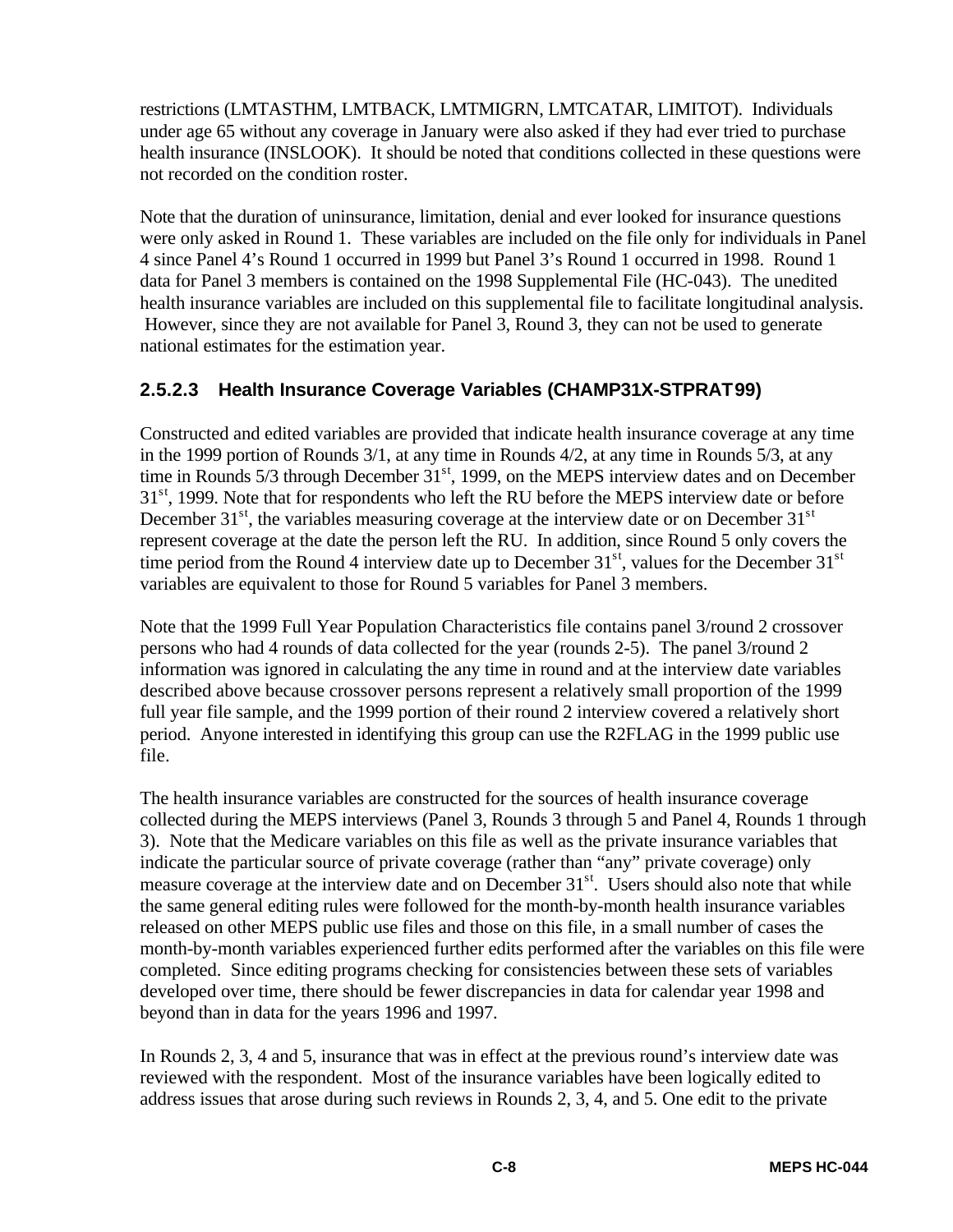insurance variables corrects for a problem concerning covered benefits that occurred when respondents reported a change in any of their private health insurance plan names. Additional edits address issues of missing data on the time period of coverage for both public and private coverage that was either reviewed or initially reported in a given round. For TRICARE (formerly CHAMPUS/CHAMPVA) coverage (CHAMP31X, CHAMP42X, CHAMP53X, CHAMP99X, CHMAT31X, CHMAT42X, CHMAT53X, CHMAT99X), respondents who were age 65 and over had their reported TRICARE coverage overturned. Additional edits, described below, were performed on the Medicare and Medicaid/SCHIP variables to assign persons to coverage from these sources. Observations that contain edits assigning person to Medicare or Medicaid/SCHIP coverage can be identified by comparing the edited and unedited versions of the Medicare and Medicaid/SCHIP variables.

Public sources include Medicare, TRICARE, Medicaid, SCHIP, and other public hospital/physician coverage. State-specific program participation (STAPR31, STAPR42, STAPR53, STAPR99, STPRAT31, STPRAT42, STPRAT53, STPRAT99) in non-comprehensive coverage was also identified but is not considered health insurance for the purpose of this survey.

#### **Medicare**

Medicare (MCARE31, MCARE42, MCARE53 and MCARE99) coverage was edited (MCARE31X, MCARE42X, MCARE53X and MCARE99X) for persons age 65 or over. Within this age group, individuals were assigned Medicare coverage if:

They answered yes to a follow-up question on whether or not they received Social Security benefits; or

They were covered by Medicaid/SCHIP, other public hospital/physician coverage or Medigap coverage: or

Their spouse was covered by Medicare.

They reported TRICARE coverage.

#### **Medicaid and Other Public Hospital/Physician Coverage**

Questions about other public hospital/physician coverage were asked in an attempt to identify Medicaid or SCHIP recipients who may not have recognized their coverage as such. These questions were asked only if a respondent did not report Medicaid or SCHIP directly. Respondents reporting other public hospital/physician coverage were asked follow-up questions to determine if their coverage was through a specific Medicaid HMO or if it included some other managed care characteristics. Respondents who identified managed care from either path were asked if they paid anything for the coverage and/or if a government source paid for the coverage.

The Medicaid variables (MCAID31, MCAID42, MCAID53, MCAID99) have been edited to include persons who paid nothing for their other public hospital/physician insurance when such coverage was through a Medicaid HMO or reported to include some other managed care characteristics (MCAID31X, MCAID42X, MCAID53X, MCAID99X, MCDAT31X,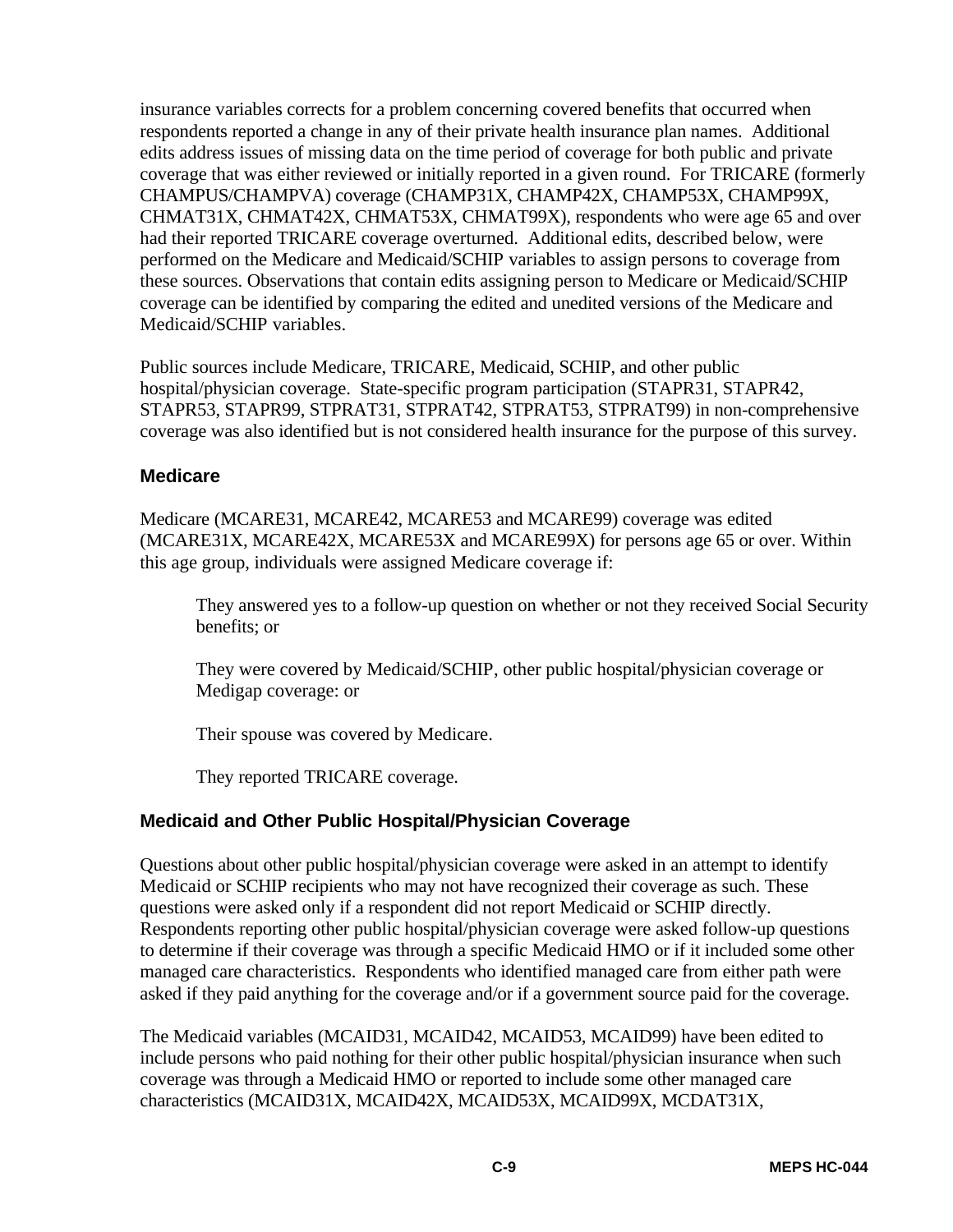MCDAT42X, MCDAT53X, MCDAT99X). The Medicaid variables also include those identified as covered by State Children's Health Insurance Program (SCHIP).

To assist users in further editing sources of insurance, this file contains variables constructed from the other public hospital/physician series that measure whether:

The respondent reported some type of managed care and paid something for the coverage, Other Public A Insurance (OTPUBA31, OTPUBA42, OTPUBA53, OTPUBA99, OTPAAT31, OTPAAT42, OTPAAT53, OTPAAT99); and

The respondent did not report any managed care, Other Public B insurance (OTPUBB31, OTPUBB42, OTPUBB53, OTPUBB99, OTPBAT31, OTPBAT42, OTPBAT53, OTPBAT99).

The variables for Other Public A and B Insurance are provided only to assist in editing and should not be used to make separate insurance estimates for these types of insurance categories.

# **Any Public Insurance**

The file includes summary measures that indicate whether or not a sample person has public coverage at any time in the 1999 portion of Rounds 3/1, at any time in Rounds 4/2, at any time in Rounds  $5/3$ , at any time in Rounds  $5/3$  through December  $31<sup>st</sup>$ , 1999, on the MEPS interview dates and on December 31<sup>st</sup>, 1999. (PUB31X, PUB42X, PUB53X, PUB99X, PUBAT31X, PUBAT42X PUBAT53X and PUBAT99X). Persons identified as covered by public insurance are those reporting coverage under TRICARE, Medicare, Medicaid or SCHIP, or other public hospital/physician programs. Persons covered only by state-specific programs that did not provide comprehensive coverage (STAPR31, STAPR42, STAPR53, STAPR99, STPRAT31, STPRAT42, STPRAT53, STPRAT99), for example, the Maryland Kidney Disease Program, were not considered to have public coverage when constructing the variables PUB31X.....PUBAT99X.

#### **Private Insurance**

Variables identifying private insurance in general (PRIV31, PRIV42, PRIV53, PRIV99, PRIVAT31, PRIVAT42, PRIVAT53, PRIVAT99) and specific private insurance sources [such as employer/union group insurance (PRIEU31, PRIEU42, PRIEU53, PRIEU99); non-group (PRING31, PRING42, PRING53, PRING99); and other group (PRIOG31, PRIOG42, PRIOG53, PRIOG99)] were constructed. Variables indicating any private insurance coverage are available for the following time periods: any time in the 1999 portion of Rounds 3/1, at any time in Rounds  $4/2$ , at any time in Rounds 5/3, at any time in Rounds 5/3 through December 31<sup>st</sup>, 1999, on the MEPS interview dates and on December  $31<sup>st</sup>$ , 1999. The variables for the specific sources of private coverage are only available for coverage on the interview dates and on December  $31^{st}$ . Note that these variables indicate coverage within a source and do not distinguish between persons who are covered on one or more than one policy within a given source. In some cases, the policyholder was unable to characterize the source of insurance (PRIDK31, PRIDK42, PRIDK53, PRIDK99). Covered persons are also identified when the policyholder is living outside the RU (PROUT31, PROUT42, PROUT53, PROUT99). An individual was considered to have private health insurance coverage if, at a minimum, that coverage provided benefits for hospital and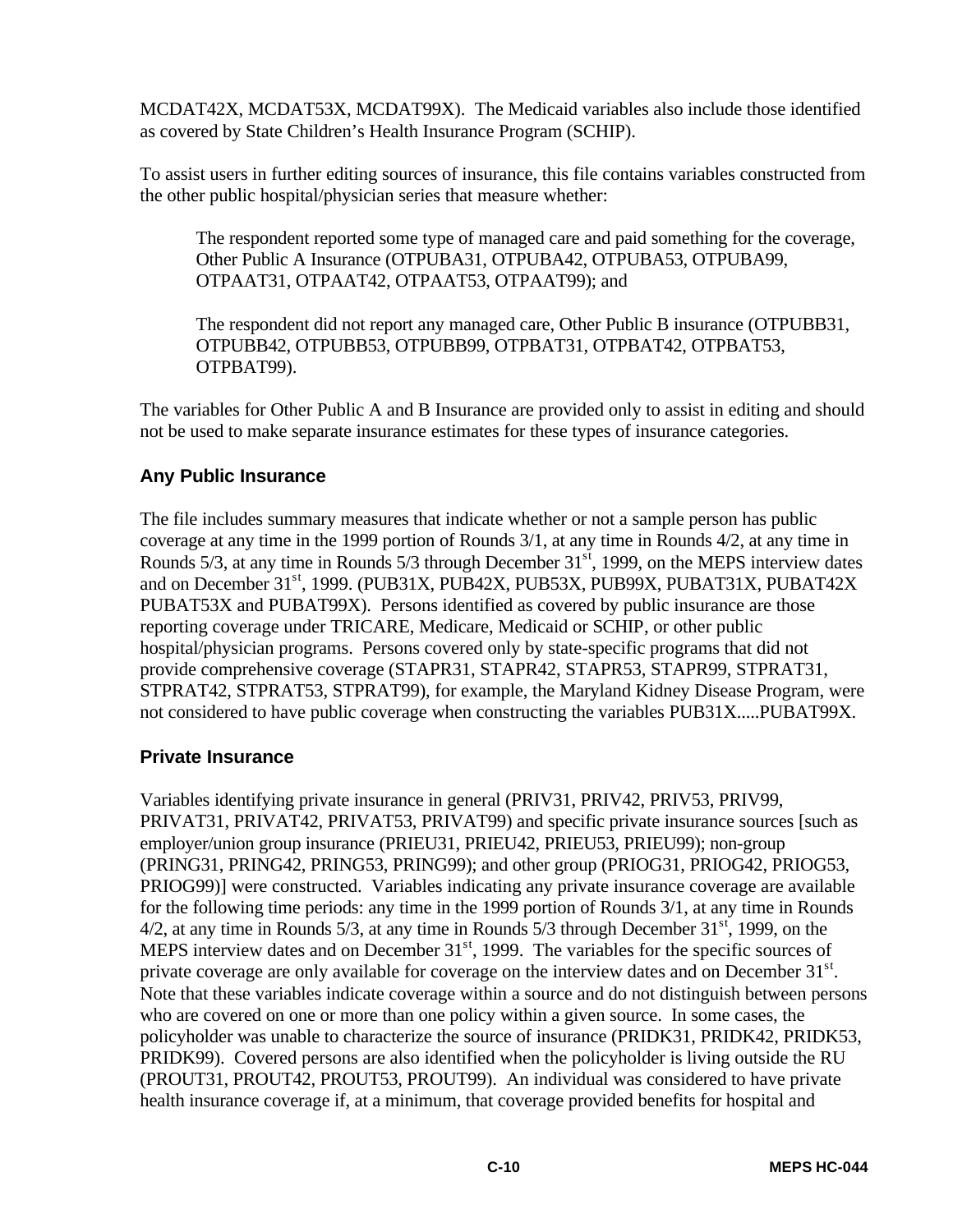physician services (including Medigap coverage). Sources of insurance with missing information regarding the type of coverage were assumed to contain hospital/physician coverage. Persons without private hospital/physician insurance were not counted as privately insured.

Health insurance through a job or union (PRIEU31, PRIEU42, PRIEU53, PRIEU99) was initially asked about in the Employment Section of the interview and later confirmed in the Health Insurance Section. Respondents also had an opportunity to report employer and union group insurance for the first time in the Health Insurance Section, but this insurance was not linked to a specific job.

All insurance reported to be through a job classified as self-employed with firm size of 1 (PRIS31, PRIS42, PRIS53, PRIS99) was initially reported in the Employment Section and verified in the Health Insurance Section. Unlike the other employment-related variables, self-employed-firm size 1 health insurance could not be reported in the Health Insurance section for the first time. The variables PRIS31, PRIS42, PRIS53, and PRIS99 have been constructed to allow users to determine if the insurance should be considered employment-related. Private insurance that was not employment-related was reported in the Health Insurance section only.

#### **Any Insurance in Month**

Summary measures that indicate whether or not a person has any insurance any time in the 1999 portion of Rounds 3/1, at any time in Rounds 4/2, at any time in Rounds 5/3, at any time in Rounds 5/3 through December  $31<sup>st</sup>$ , 1999, on the MEPS interview dates and on December  $31<sup>st</sup>$ , 1999 (INS31X, INS42X, INS53X, INS99X, INSAT31X, INSAT42X, INSAT53X, INSAT99X) were constructed. Persons identified as insured are those reporting coverage under TRICARE, Medicare, Medicaid, SCHIP, or other public hospital/physician or private hospital/physician insurance (including Medigap plans). A person is considered uninsured if not covered by one of these insurance sources.

Persons covered only by state-specific programs that provide non-comprehensive coverage (STAPR31, STAPR42, STAPR53, STAPR99, STPRAT31, STPRAT42, STPRAT53, STPRAT99), for example, the Maryland Kidney Disease Program, and those without hospital/physician benefits (for example, private insurance for dental or vision care, accidents or specific diseases only) were not considered to be insured when constructing the variables INS31X, INS42X, INS53X, INS99X, INSAT31X, INSAT42X, INSAT53X and INSAT99X.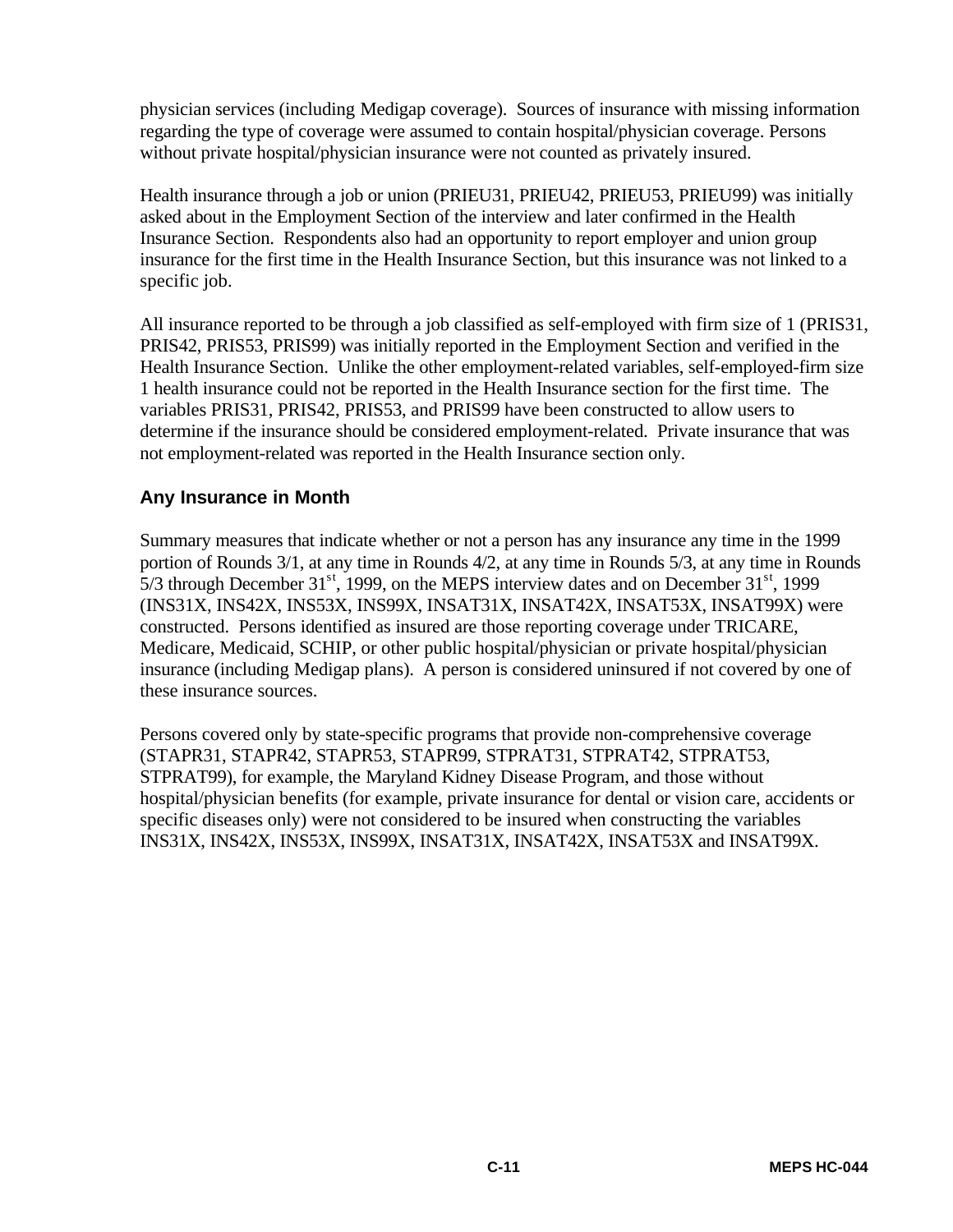# **D. Variable-Source Crosswalk**

#### **File 1**:

# **SURVEY ADMINISTRATION VARIABLES**

| <b>VARIABLE</b> | <b>DESCRIPTION</b>   | <b>SOURCE</b>                      |
|-----------------|----------------------|------------------------------------|
| <b>DUID</b>     | DWELLING UNIT ID     | Assigned in Sampling               |
| PID             | PERSON NUMBER        | Assigned in Sampling<br>or by CAPI |
| <b>DUPERSID</b> | PERSON ID (DUID+PID) | Assigned in Sampling               |

# **HEALTH INSURANCE VARIABLES**

#### **Managed Care/HMO Indicators**

| <b>VARIABLE</b> | <b>DESCRIPTION</b>                                                     | <b>SOURCE</b> |
|-----------------|------------------------------------------------------------------------|---------------|
| MCDHMO31        | PID COV BY MEDICAID/SCHIP HMO AT ANY TIME IN RD<br>31 (ED)             | Constructed   |
| MCDHMO42        | PID COV BY MEDICAID/SCHIP HMO AT ANY TIME IN RD<br>42 (ED)             | Constructed   |
| MCDHMO99        | PID COV BY MEDICAID/SCHIP HMO ANY TIME - 12/31/99<br>(ED)              | Constructed   |
| MCDMC31         | PID COV BY MEDICAID/SCHIP GATEKEEPER PLAN AT<br>ANY TIME IN RD 31 (ED) | Constructed   |
| MCDMC42         | PID COV BY MEDICAID/SCHIP GATEKEEPER PLAN AT<br>ANY TIME IN RD 42 (ED) | Constructed   |
| MCDMC99         | PID COV BY MEDICAID/SCHIP GATEKEEPER PLAN - ANY<br>TIME 12/31/99 (ED)  | Constructed   |
| PRVHMO31        | PID COV BY PRIVATE HMO AT ANY TIME IN RD 31 (ED)                       | Constructed   |
| PRVHMO42        | PID COV BY PRIVATE HMO AT ANY TIME IN RD 42 (ED)                       | Constructed   |
| PRVHMO99        | PID COV BY PRIVATE HMO ANY TIME -12/31/99 (ED)                         | Constructed   |
| PRVMC31         | PID COV BY PRIVATE GATEKEEPER PLAN AT ANY TIME<br>IN RD $31$ (ED)      | Constructed   |
| PRVMC42         | PID COV BY PRIVATE GATEKEEPER PLAN AT ANY TIME<br>IN RD $42$ (ED)      | Constructed   |
| PRVMC99         | PID COV BY PRIVATE GATEKEEPER PLAN ANY TIME -<br>12/31/99 (ED)         | Constructed   |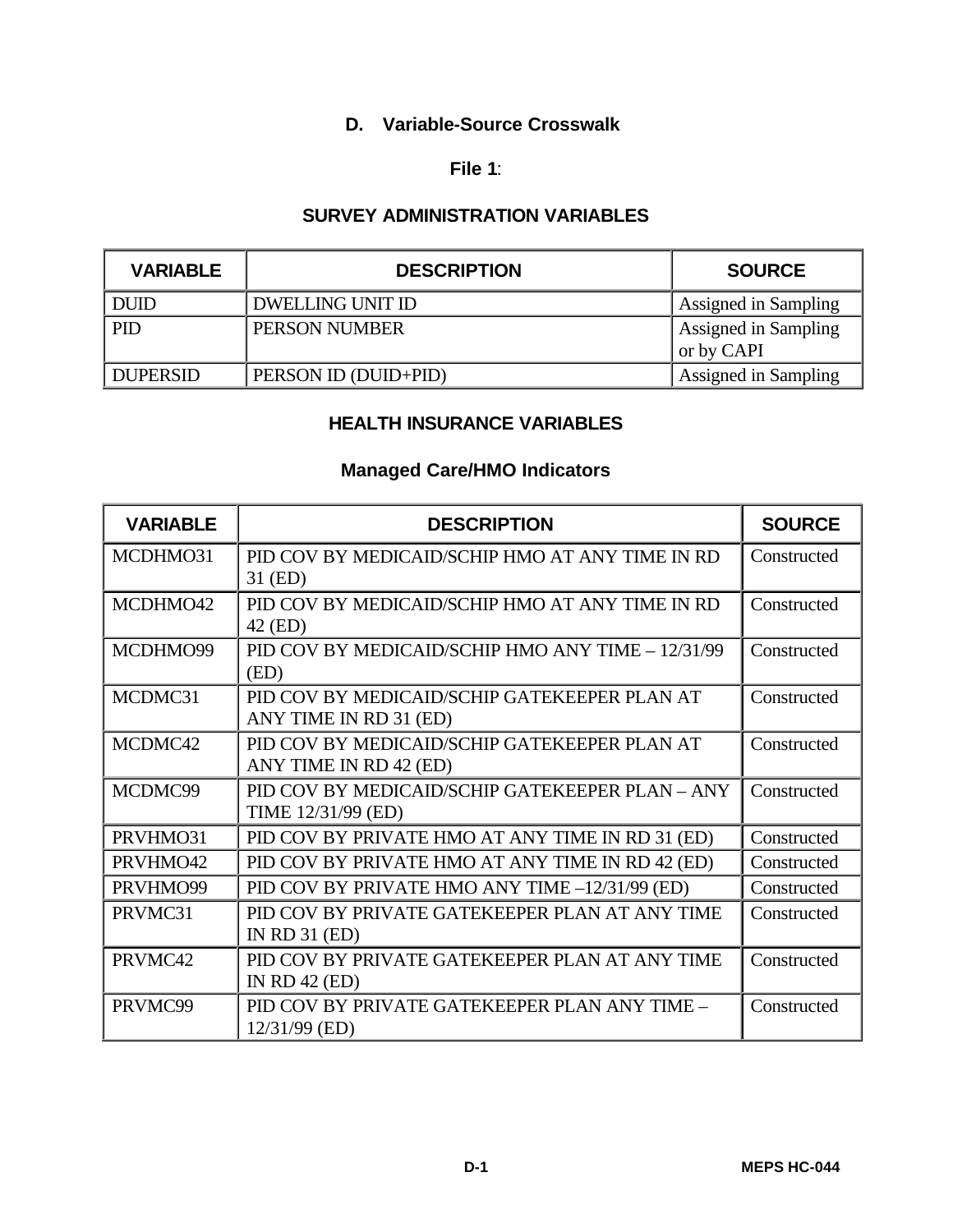#### **VARIABLE DESCRIPTION SOURCE** PREVCOVR WAS PERSON COVERED BY INS IN PREVIOUS TWO YEARS – PANEL 4 ONLY HX64 COVRMM MONTH MOST RECENTLY COVERED – PANEL 4 ONLY HX65 COVRYY YEAR MOST RECENTLY COVERED – PANEL 4 ONLY HX65 WASESTB WAS PREV INS BY EMPLOYER OR UNION – PANEL 4 **ONLY** HX66, HX78 WASMCARE WAS PREV INS BY MEDICARE – PANEL 4 ONLY HX66, HX78 WASMCAID WAS PREV INS BY MEDICAID – PANEL 4 ONLY HX66, HX78 WASCHAMP WAS PREV INS BY CHAMPUS/CHAMPVA – PANEL 4 ONLY | HX66, HX78 WASVA WAS PREV INS BY VA/MILITARY CARE – PANEL 4 ONLY | HX66, HX78 WASPRIV WAS PREV INS BY GROUP/ASSOC/INS CO – PANEL 4 ONLY HX66, HX78 WASOTGOV WAS PREV INS BY OTHER GOVT PROG – PANEL 4 ONLY HX66, HX78 WASAFDC WAS PREV INS BY PUBLIC AFDC – PANEL 4 ONLY HX66, HX78 WASSSI WAS PREV INS BY SSI PROGRAM – PANEL 4 ONLY HX66, HX78 WASSTAT1 WAS PREV INS BY STATE PROGRAM 1 – PANEL 4 ONLY HX66, HX78 WASSTAT2 WAS PREV INS BY STATE PROGRAM 2 – PANEL 4 ONLY  $|$  HX66, HX78 WASSTAT3 WAS PREV INS BY STATE PROGRAM  $3$  – PANEL 4 ONLY HX66, HX78 WASOTHER WAS PREV INS BY SOME OTHER SOURCE – PANEL 4 **ONLY** HX66, HX78 NOINSBEF EVER WITHOUT HEALTH INSURANCE IN PREVIOUS YEAR – PANEL 4 ONLY HX70 NOINSTM NUM WEEKS/MONTHS WITHOUT HI IN PREVIOUS YEAR – PANEL 4 ONLY HX71 NOINUNIT UNIT FOR TIME WITHOUT HEALTH INSURANCE – PANEL 4 ONLY HX71OV MORECOVR COVERED BY MORE COMPREHENSIVE PLAN IN PREVIOUS TWO YEARS – PANEL 4 ONLY HX76 INSENDMM MONTH MOST RECENTLY COVERED – PANEL 4 ONLY HX77 INSENDYY | YEAR MOST RECENTLY COVERED – PANEL 4 ONLY | HX77

#### **Duration of being without insurance (non-insurance)**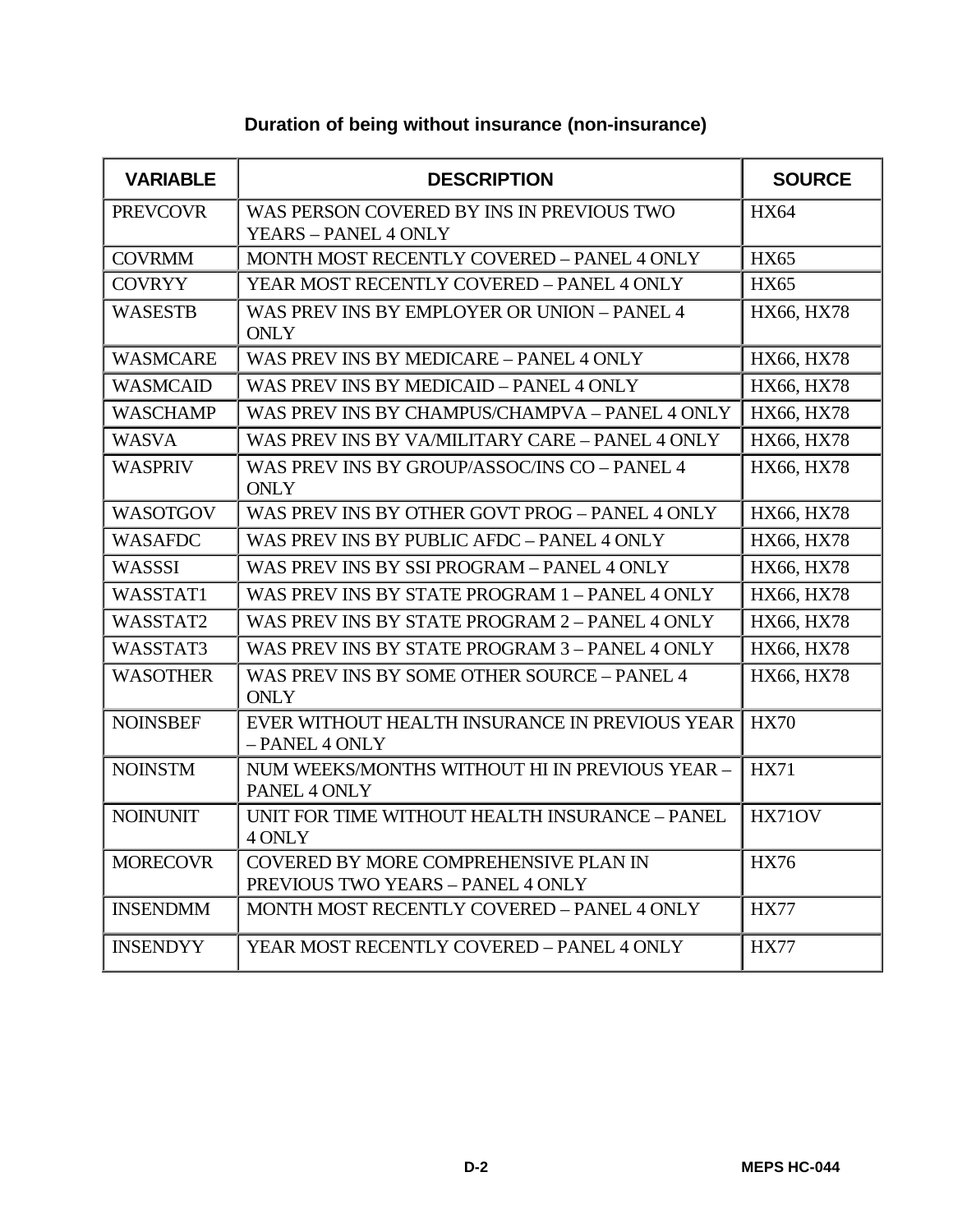| <b>VARIABLE</b> | <b>DESCRIPTION</b>                                                | <b>SOURCE</b>              |
|-----------------|-------------------------------------------------------------------|----------------------------|
| <b>DENYINSR</b> | PERSON EVER DENIED INSURANCE - PANEL 4 ONLY                       | HX67, HX74,<br><b>HX79</b> |
| <b>DNYCANC</b>  | <b>CANCER CAUSED INSURANCE DENIAL - PANEL 4</b><br><b>ONLY</b>    | HX68, HX75,<br><b>HX80</b> |
| <b>DNYHYPER</b> | HYPERTENSION CAUSED INSURANCE DENIAL -<br>PANEL 4 ONLY            | HX68, HX75,<br><b>HX80</b> |
| <b>DNYDIAB</b>  | DIABETES CAUSED INSURANCE DENIAL - PANEL 4<br><b>ONLY</b>         | HX68, HX75,<br><b>HX80</b> |
| <b>DNYCORON</b> | CORONARY ARTERY DISEASE CAUSED INSURANCE<br>DENIAL - PANEL 4 ONLY | HX68, HX75,<br><b>HX80</b> |
| <b>DENYOTH</b>  | OTHER REASON CAUSED INSURANCE DENIAL -<br>PANEL 4 ONLY            | HX68, HX75,<br><b>HX80</b> |
| <b>INSLOOK</b>  | PERSON EVER LOOKED FOR INSURANCE - PANEL 4<br><b>ONLY</b>         | <b>HX69</b>                |
| <b>INSLIMIT</b> | ANY LIMIT/RESTRICTIONS ON INSURANCE - PANEL 4<br><b>ONLY</b>      | <b>HX72</b>                |
| <b>LMTASTHM</b> | <b>CONDITION CAUSED LIMIT: ASTHMA - PANEL 4 ONLY</b>              | <b>HX73</b>                |
| <b>LMTBACK</b>  | <b>CONDITION CAUSED LIMIT: BACK PROBLEMS -</b><br>PANEL 4 ONLY    | <b>HX73</b>                |
| <b>LMTMIGRN</b> | <b>CONDITION CAUSED LIMIT: MIGRAINE - PANEL 4</b><br><b>ONLY</b>  | <b>HX73</b>                |
| <b>LMTCATAR</b> | <b>CONDITION CAUSED LIMIT: CATARACT - PANEL 4</b><br><b>ONLY</b>  | <b>HX73</b>                |
| <b>LIMITOT</b>  | <b>CONDITION CAUSED LIMIT: OTHER - PANEL 4 ONLY</b>               | <b>HX73</b>                |

# **Pre-existing conditions exclusions**

# **Health Insurance Coverage**

| <b>VARIABLE</b> | <b>DESCRIPTION</b>                           | <b>SOURCE</b> |
|-----------------|----------------------------------------------|---------------|
| CHAMP31X        | PID COV BY CHAMPUS/CHAMPVA - RD 31 INT (ED)  | Constructed   |
| CHAMP42X        | PID COV BY CHAMPUS/ CHAMPVA - RD 42 INT (ED) | Constructed   |
| CHAMP53X        | PID COV BY CHAMPUS/ CHAMPVA - RD 53 INT (ED) | Constructed   |
| CHAMP99X        | PID COV BY CHAMPUS/ CHAMPVA - 12/31/99 (ED)  | Constructed   |
| CHMAT31X        | AT ANY TIME COVERAGE BY CHAMPUS - RD 31      | Constructed   |
| CHMAT42X        | AT ANY TIME COVERAGE BY CHAMPUS - RD 42      | Constructed   |
| CHMAT53X        | AT ANY TIME COVERAGE BY CHAMPUS - RD 53      | Constructed   |
| CHMAT99X        | AT ANY TIME COV BY CHAMPUS - 12/31/99        | Constructed   |
| INS31X          | PID IS INSURED - RD 31 INT (ED)              | Constructed   |
| INS42X          | PID IS INSURED - RD 42 INT (ED)              | Constructed   |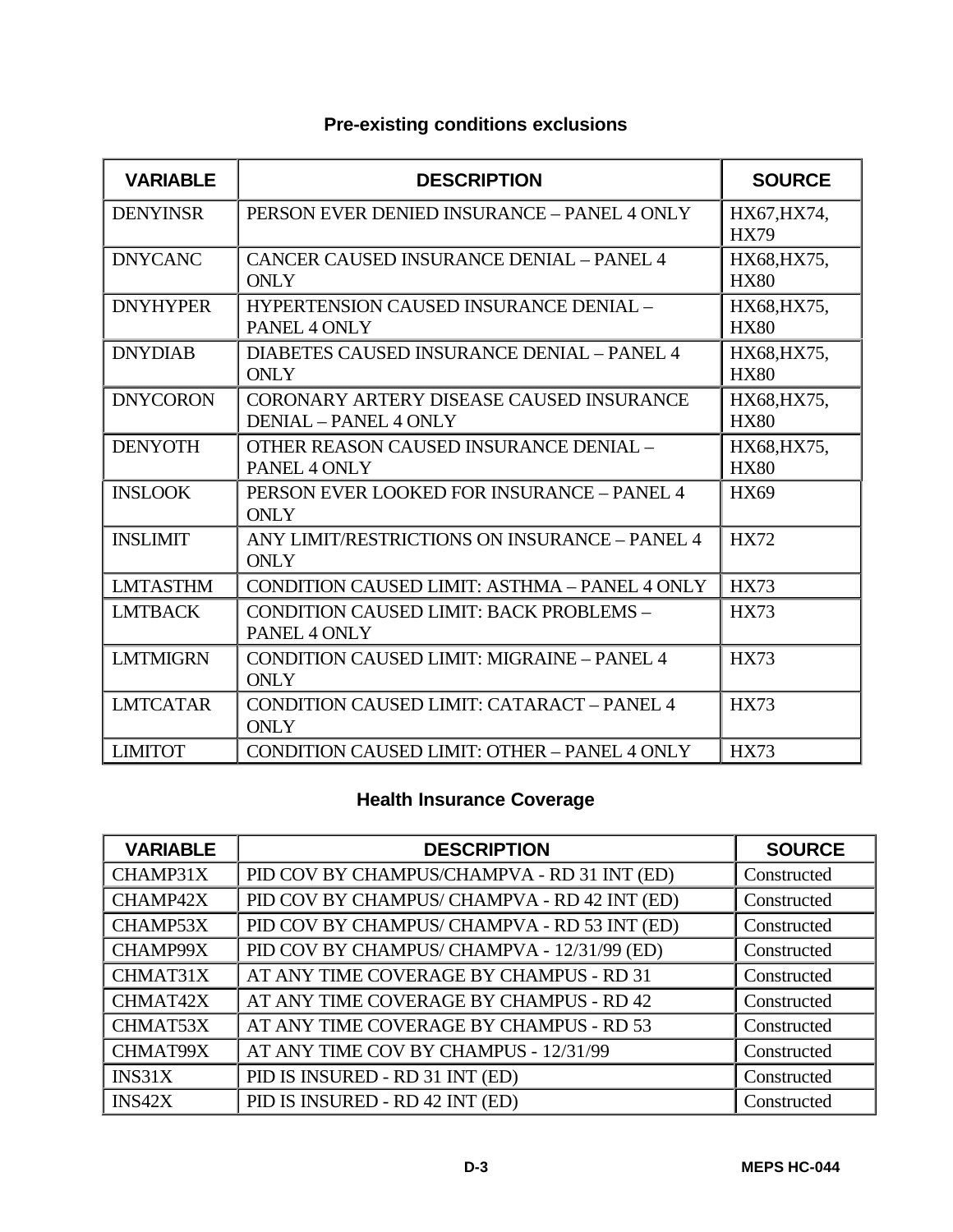| <b>VARIABLE</b> | <b>DESCRIPTION</b>                                   | <b>SOURCE</b> |
|-----------------|------------------------------------------------------|---------------|
| INS53X          | PID IS INSURED - RD 53 INT (ED)                      | Constructed   |
| INS99X          | PID IS INSURED - 12/31/99 (ED)                       | Constructed   |
| <b>INSAT31X</b> | <b>INSURED ANY TIME IN RD31</b>                      | Constructed   |
| <b>INSAT42X</b> | <b>INSURED ANY TIME IN RD42</b>                      | Constructed   |
| <b>INSAT53X</b> | <b>INSURED ANY TIME IN RD53</b>                      | Constructed   |
| <b>INSAT99X</b> | <b>INSURED ANY TIME 12/31/99</b>                     | Constructed   |
| MCAID31         | COV BY MEDICAID OR SCHIP - RD 31 INT                 | Constructed   |
| MCAID42         | COV BY MEDICAID OR SCHIP - RD 42 INT                 | Constructed   |
| MCAID53         | COV BY MEDICAID OR SCHIP - RD 53 INT                 | Constructed   |
| MCAID99         | COV BY MEDICAID OR SCHIP - 12/31/99                  | Constructed   |
| MCAID31X        | PID COV BY MEDICAID OR SCHIP - RD 31 INT (ED)        | Constructed   |
| MCAID42X        | PID COV BY MEDICAID OR SCHIP - RD 42 INT (ED)        | Constructed   |
| MCAID53X        | PID COV BY MEDICAID OR SCHIP - RD 53 INT (ED)        | Constructed   |
| MCAID99X        | PID COV BY MEDICAID OR SCHIP - 12/31/99 (ED)         | Constructed   |
| MCARE31         | PID COV BY MEDICARE - RD 31 INT                      | Constructed   |
| MCARE42         | PID COV BY MEDICARE - RD 42 INT                      | Constructed   |
| MCARE53         | PID COV BY MEDICARE - RD 53 INT                      | Constructed   |
| MCARE99         | PID COV BY MEDICARE - 12/31/99                       | Constructed   |
| MCARE31X        | PID COV BY MEDICARE - RD 31 INT (ED)                 | Constructed   |
| MCARE42X        | PID COV BY MEDICARE - RD 42 INT (ED)                 | Constructed   |
| MCARE53X        | PID COV BY MEDICARE - RD 53 INT (ED)                 | Constructed   |
| MCARE99X        | PID COV BY MEDICARE - 12/31/99 (ED)                  | Constructed   |
| MCDAT31X        | AT ANY TIME COVERAGE BY MEDICAID OR SCHIP - RD<br>31 | Constructed   |
| MCDAT42X        | AT ANY TIME COVERAGE BY MEDICAID OR SCHIP - RD<br>42 | Constructed   |
| MCDAT53X        | AT ANY TIME COVERAGE BY MEDICAID OR SCHIP - RD<br>53 | Constructed   |
| MCDAT99X        | AT ANY TIME COV BY MEDICAID OR SCHIP - 12/31/99      | Constructed   |
| OTPAAT31        | ANY TIME COV BY/PAYS OTH GOV MCAID HMO - RD 31       | Constructed   |
| OTPAAT42        | ANY TIME COV BY/PAYS OTH GOV MCAID HMO - RD 42       | Constructed   |
| OTPAAT53        | ANY TIME COV BY/PAYS OTH GOV MCAID HMO - RD 53       | Constructed   |
| OTPAAT99        | ANY TIME COV BY/PAYS OTH GOV MCAID HMO -<br>12/31/99 | Constructed   |
| OTPBAT31        | ANY TIME COV BY OTH GOV NOT MCAID HMO -RD 31         | Constructed   |
| OTPBAT42        | ANY TIME COV BY OTH GOV NOT MCAID HMO-RD 42          | Constructed   |
| OTPBAT53        | ANY TIME COV BY OTH GOV NOT MCAID HMO-RD 53          | Constructed   |
| OTPBAT99        | ANY TIME COV BY OTH GOV NOT MCAID HMO -12/31/99      | Constructed   |
| OTPUBA31        | COV BY/PAYS OTH GOV MCAID - RD 31 INT                | Constructed   |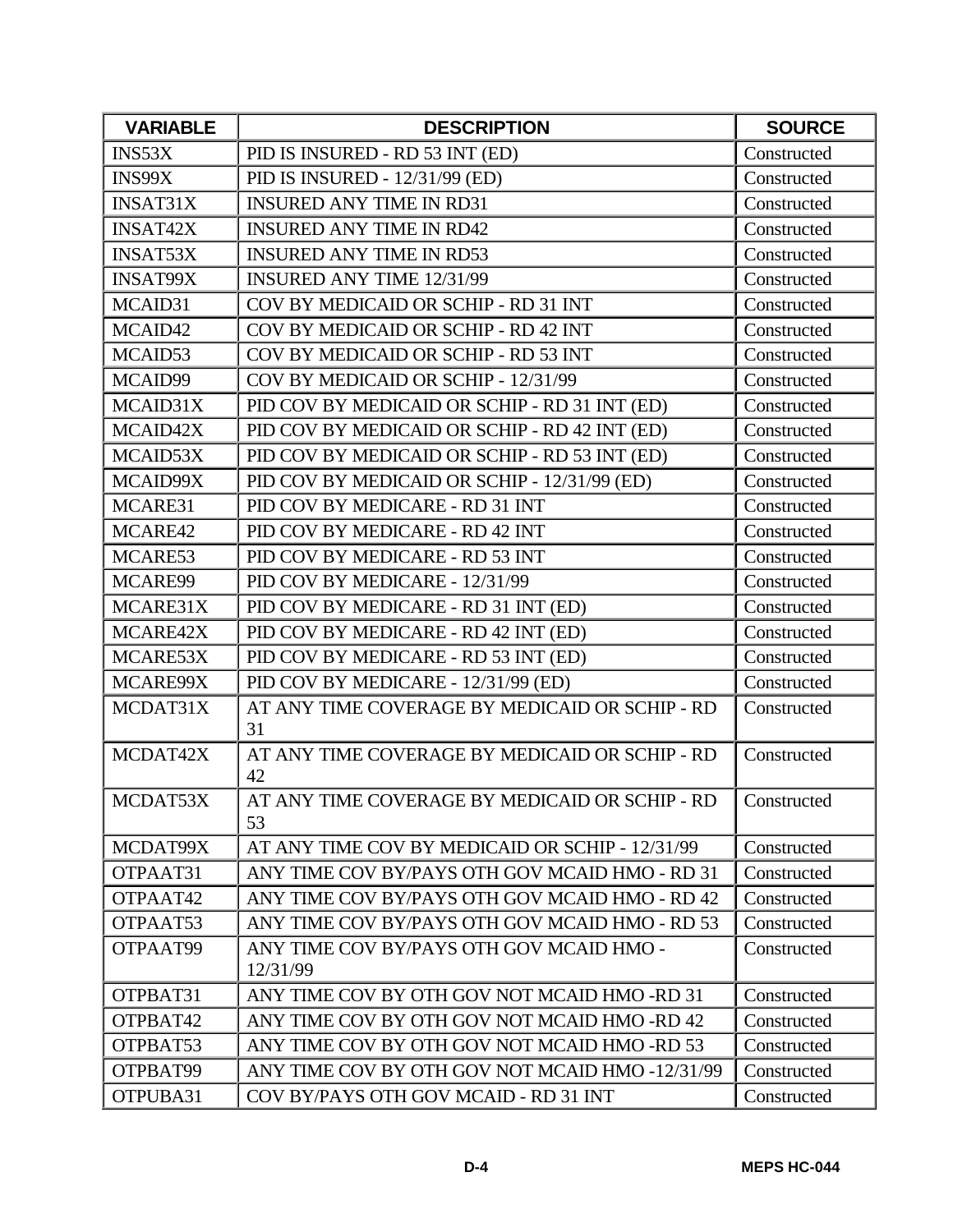| <b>VARIABLE</b> | <b>DESCRIPTION</b>                       | <b>SOURCE</b> |
|-----------------|------------------------------------------|---------------|
| OTPUBA42        | COV BY/PAYS OTH GOV MCAID - RD 42 INT    | Constructed   |
| OTPUBA53        | COV BY/PAYS OTH GOV MCAID - RD 53 INT    | Constructed   |
| OTPUBA99        | COV BY/PAYS OTH GOV MCAID - 12/31/99     | Constructed   |
| OTPUBB31        | COV BY OTH GOV NOT MCAID HMO - RD 31 INT | Constructed   |
| OTPUBB42        | COV BY OTH GOV NOT MCAID HMO - RD 42 INT | Constructed   |
| OTPUBB53        | COV BY OTH GOV NOT MCAID HMO - RD 53 INT | Constructed   |
| OTPUBB99        | COV BY OTH GOV NOT MCAID HMO - 12/31/99  | Constructed   |
| PRIDK31         | PID COV BY PRIV INS (DK PLAN)- RD 31 INT | Constructed   |
| PRIDK42         | PID COV BY PRIV INS (DK PLAN) -RD 42 INT | Constructed   |
| PRIDK53         | PID COV BY PRIV INS (DK PLAN) -RD 53 INT | Constructed   |
| PRIDK99         | PID COV BY PRIV INS (DK PLAN) - 12/31/99 | Constructed   |
| PRIEU31         | PID COV BY EMPL/UNION GRP INS-RD 31 INT  | Constructed   |
| PRIEU42         | PID COV BY EMPL/UNION GRP INS-RD 42 INT  | Constructed   |
| PRIEU53         | PID COV BY EMPL/UNION GRP INS-RD 53 INT  | Constructed   |
| PRIEU99         | PID COV BY EMPL/UNION GRP INS - 12/31/99 | Constructed   |
| PRING31         | PID COV BY NON-GROUP INS - RD 31 INT     | Constructed   |
| PRING42         | PID COV BY NON-GROUP INS - RD 42 INT     | Constructed   |
| PRING53         | PID COV BY NON-GROUP INS - RD 53 INT     | Constructed   |
| PRING99         | PID COV BY NON-GROUP INS - 12/31/99      | Constructed   |
| PRIOG31         | PID COV BY OTHER GROUP INS - RD 31 INT   | Constructed   |
| PRIOG42         | PID COV BY OTHER GROUP INS-RD 42 INT     | Constructed   |
| PRIOG53         | PID COV BY OTHER GROUP INS - RD 53 INT   | Constructed   |
| PRIOG99         | PID COV BY OTHER GROUP INS - 12/31/99    | Constructed   |
| PRIS31          | PID COV BY SELF-EMP-1 INS - RD 31 INT    | Constructed   |
| PRIS42          | PID COV BY SELF-EMP-1 INS - RD 42 INT    | Constructed   |
| PRIS53          | PID COV BY SELF-EMP-1 INS - RD 53 INT    | Constructed   |
| PRIS99          | PID COV BY SELF-EMP-1 INS - 12/31/99     | Constructed   |
| PRIV31          | PID HAS PRIVATE HLTH INS - RD 31 INT     | Constructed   |
| PRIV42          | PID HAS PRIVATE HLTH INS-RD 42 INT       | Constructed   |
| PRIV53          | PID HAS PRIVATE HLTH INS - RD 53 INT     | Constructed   |
| PRIV99          | PID HAS PRIVATE HLTH INS - 12/31/99      | Constructed   |
| PRIVAT31        | ANY TIME COV BY PRIVATE - RD 31          | Constructed   |
| PRIVAT42        | ANY TIME COV BY PRIVATE - RD 42          | Constructed   |
| PRIVAT53        | ANY TIME COV BY PRIVATE - RD 53          | Constructed   |
| PRIVAT99        | ANY TIME COV BY PRIVATE - 12/31/99       | Constructed   |
| PROUT31         | PID COV BY SOMEONE OUT OF RU - RD 31 INT | Constructed   |
| PROUT42         | PID COV BY SOMEONE OUT OF RU - RD 42 INT | Constructed   |
| PROUT53         | PID COV BY SOMEONE OUT OF RU - RD 53 INT | Constructed   |